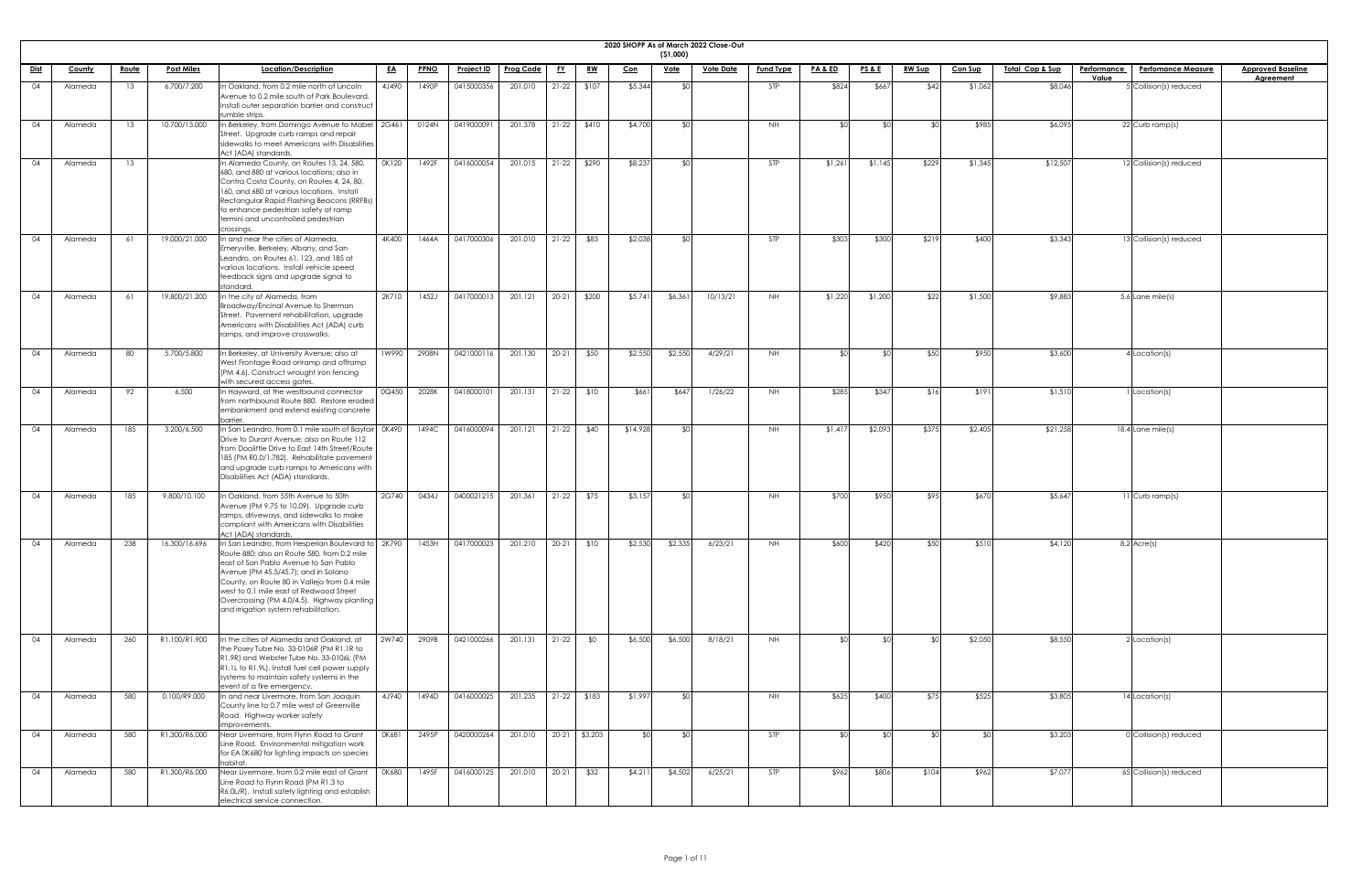|             | 2020 SHOPP As of March 2022 Close-Out<br>(51,000) |              |                   |                                                                                                                                                                                                                                                                                                                                                                                                          |             |                   |                        |           |               |            |             |                  |                  |                    |                 |               |                |                            |                                          |                           |
|-------------|---------------------------------------------------|--------------|-------------------|----------------------------------------------------------------------------------------------------------------------------------------------------------------------------------------------------------------------------------------------------------------------------------------------------------------------------------------------------------------------------------------------------------|-------------|-------------------|------------------------|-----------|---------------|------------|-------------|------------------|------------------|--------------------|-----------------|---------------|----------------|----------------------------|------------------------------------------|---------------------------|
| <u>Dist</u> | County                                            | <u>Route</u> | <b>Post Miles</b> | Location/Description<br><u>EA</u>                                                                                                                                                                                                                                                                                                                                                                        | <b>PPNO</b> | <b>Project ID</b> | <b>Prog Code</b>       | <u>FY</u> | <u>RW</u>     | <u>Con</u> | <u>Vote</u> | <b>Vote Date</b> | <b>Fund Type</b> | <b>PA &amp; ED</b> | <u>PS&amp;E</u> | <b>RW Sup</b> | <b>Con Sup</b> | <u>Total Cap &amp; Sup</u> | Performance<br><b>Perfomance Measure</b> | <b>Approved Baseline</b>  |
| 04          | Alameda                                           | 580          | 14.400            | In Livermore, at eastbound offramp to Isabel 2K950<br>Avenue. Construct permanent District 4<br>Materials Lab at alternative state-owned site<br>to replace obsolete facility closed in March<br>2015 due to unsafe conditions.                                                                                                                                                                          | 1453E       | 0417000057        | 201.354                | $21-22$   | \$255         | \$19,587   | ያ የ         |                  | ST-CASH          | \$2,210            | \$1,820         | \$130         | \$5,086        | \$29,088                   | Value<br>Location(s)                     | Agreement                 |
| 04          | Alameda                                           | 580          | 44.400            | 1W540<br>In Oakland, at Harrison Street Undercrossing<br>No. 33-0289S. Construct wrought iron fencing<br>with secured access gates.                                                                                                                                                                                                                                                                      | 2906M       | 0421000047        | 201.130                | $20 - 21$ | \$20          | \$900      | \$900       | 2/9/21           | NH               |                    |                 |               | \$270          | \$1,190                    | Location(s)                              |                           |
| 04          | Alameda                                           | 580          |                   | In Alameda and Contra Costa Counties, on<br>0K770<br>various routes at various locations. Upgrade<br>advance warning signs to make standard.                                                                                                                                                                                                                                                             | 1496A       | 0416000137        | 201.015                | $21-22$   | \$108         | \$2,638    | ≮∩I         |                  | STP              | \$700              | \$700           | \$10          | \$700          | \$4,856                    | 4 Collision(s) reduced                   |                           |
| 04          | Alameda                                           | 580          |                   | n Alameda County, on Route 580 at various<br>OK650<br>locations; also in Contra Costa County, on<br>Routes 160 and 680 at various locations.<br>Install concrete barrier to shield structure<br>column from errant vehicles and upgrade<br>existing guardrails to current standards.                                                                                                                     | 1495E       | 0416000123        | 201.015                | $20 - 21$ | \$90          | \$3,136    | \$3,202     | 8/18/21          | <b>STP</b>       | \$500              | \$800           | \$166         | \$800          | \$5,492                    | 5 Collision(s) reduced                   |                           |
| 04          | Alameda                                           | 580          |                   | $\overline{\ln$ various cities, on Routes 580, 680, 880, and $\overline{\ln}$ 3J130<br>980 at various locations. Enhance<br>pedestrian safety by installing Accessible<br>Pedestrian Signals (APS) systems and<br>countdown timers and upgrading crosswalk<br>markinas.                                                                                                                                  | 1487M       | 0415000090        | 201.015                | $20 - 21$ | \$20          | \$6,068    | \$4,404     | 8/18/21          | <b>STP</b>       | \$940              | \$940           | \$130         | \$1,030        | \$9,128                    | SCollision(s) reduced                    |                           |
| 04          | Alameda                                           | 680          | M2.100            | In Fremont, at the northbound offramp to<br>0Q680<br>Mission Boulevard. Stabilize storm damaged<br>embankment.                                                                                                                                                                                                                                                                                           | 2028M       | 0418000132        | 201.131                | $21-22$   | \$5           | \$2,908    |             |                  | <b>NH</b>        | \$750              | \$885           | \$60          | \$1,033        | \$5,64                     | Location(s)                              |                           |
| 04          | Alameda                                           | 680          | R12.400/R21.879   | In and near Pleasanton and Dublin, from<br>0J620<br>Koopman Road Undercrossing to Alcosta<br>Boulevard. Roadway rehabilitation in<br>northbound direction.                                                                                                                                                                                                                                               | 0481P       | 0414000019        | 201.122                | $20 - 21$ | \$75          | \$70,000   | \$65,960    | 8/18/21          | NH.              | \$7,150            | \$7,150         | \$1,500       | \$9,400        | \$95,275                   | 29.4 Lane mile(s)                        | Jun-2019/SHOPP-P-1819-13B |
| 04          | Alameda                                           | 680          | R12.400/R21.879   | In and near Pleasanton and Dublin, from 0.6   0J624<br>mile north of Route 84 to Alcosta Boulevard.<br>Roadway rehabilitation in the southbound<br>direction.                                                                                                                                                                                                                                            | 2905J       | 0420000234        | 201.122                | $21-22$   | \$0           | \$45,400   | \$67,247    | 12/8/21          | <b>NH</b>        | ו∩≯                |                 |               | \$4,000        | \$49,400                   | 28.7 Lane mile(s)                        |                           |
| 04          | Alameda                                           | 880          | R0.000/11.800     | In Fremont, from Santa Clara County line to<br>2K700<br>north of Fremont Boulevard Overcrossing.<br>Cold plane pavement, overlay with<br>Rubberized Hot Mix Asphalt (RHMA-G) and<br>Open Graded Friction Course (OGFC),<br>upgrade Americans with Disabilities Act<br>(ADA) curb ramps, upgrade metal beam<br>guardrail, and replace loop detectors.<br>(G13 Contingency)                                | 1454G       | 0417000010        | 201.121                |           | $21-22$ \$185 | SOI        | ו∩≯         |                  | NH               | \$3,000            | \$5,000         | \$620         |                | \$8,805                    | $90.2$ Lane mile(s)                      | Jun-2020/SHOPP-P-1920-09B |
| 04          | Alameda                                           | 880          | R0.900/24.800     | In Oakland, Union City, Hayward, San<br>4J980<br>Leandro and Fremont, and on Route 80 in<br>Berkeley (PM 4.7) at various locations; also in<br>Santa Clara County, on Route 880 in Milpitas<br>at PM 8.9. Construct permanent Best<br>Management Practices (BMPs) to achieve<br>statewide National Pollutant Discharge<br>Elimination System (NPDES) permit<br>compliance units (CUs) for trash capture. | 1453D       | 0416000036        | 201.335                | $20 - 21$ | \$25          | \$5,801    | \$3,148     | 8/18/21          | NH               | \$1,060            | \$800           | \$26          | \$1,000        | \$8,712                    | 52.1 Acre(s) treated/pollutant           |                           |
| -04         | Alameda                                           | 880          | 14.500            | In Hayward, at Industrial Parkwal<br>1W210<br>Overcrossing No.33-0398. Repair bridge by<br>replacing exterior girder, adjoining deck,<br>and barrier rail, and install advanced                                                                                                                                                                                                                          | 2804P       | 0420000347        | 201.130                | $20 - 21$ | \$0           | \$2,000    | \$2,000     | 7/30/20          | NH               |                    |                 |               | \$800          | \$2,800                    | Location(s)                              |                           |
| 04          | Alameda                                           | 880          | 15.600/26.500     | warning signs.<br>In Hayward, San Leandro, and Oakland, at<br>2K170<br>Tennyson Road Overcrossing (OC) No. 33-<br>0236 (PM 15.65), Washington Avenue OC No.<br>33-0166 (PM 20.82), and Damon Slough<br>southbound onramp No. 33-0142K (PM<br>26.53); also on Route 77 in Oakland, at San<br>Leandro OC No. 33-0284 (PM 0.29).<br>Upgrade bridge rails, replace joint seals.                              |             | 1450C 0416000378  | 201.112   21-22   \$25 |           |               | \$10,300   |             |                  | HBRR-S           | \$800              | \$1,500         | \$250         | \$2,200        | \$15,075                   | 2,398.0 Linear feet rail                 |                           |
| 04          | Alameda                                           | 880          | 27.200            | In Oakland, at East Creek Slough Bridge No.<br>2J760<br>33-0143. Mitigate eroded channel side-<br>slope tidal scour and replace bridge<br>approach slabs.                                                                                                                                                                                                                                                | 1483D       | 0415000005        | 201.119                |           | 21-22 \$300   | \$4,395    | SO          |                  | HBRR-S           | \$1,000            | \$1,867         | \$160         | \$2,396        | \$10,118                   | Bridge(s)                                |                           |

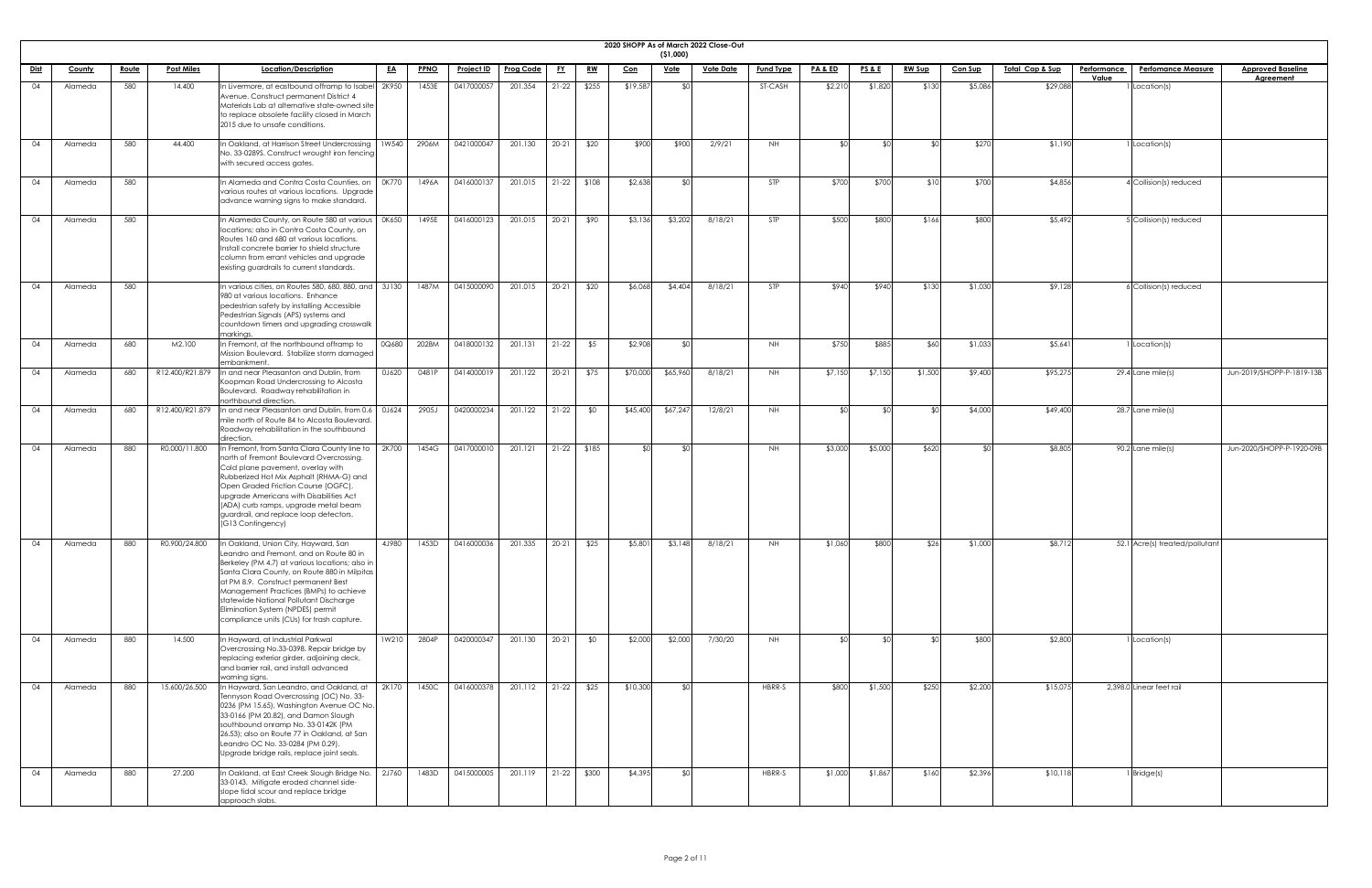| <b>2020 SHOPP</b> |  |
|-------------------|--|

|             | 2020 SHOPP As of March 2022 Close-Out |                |                   |                                                                                                                                                                                                                                                                                             |              |             |                   |                  |           |           |            |                           |                  |                  |                    |                 |               |                |                                                   |                           |                           |
|-------------|---------------------------------------|----------------|-------------------|---------------------------------------------------------------------------------------------------------------------------------------------------------------------------------------------------------------------------------------------------------------------------------------------|--------------|-------------|-------------------|------------------|-----------|-----------|------------|---------------------------|------------------|------------------|--------------------|-----------------|---------------|----------------|---------------------------------------------------|---------------------------|---------------------------|
| <u>Dist</u> | <b>County</b>                         | <u>Route</u>   | <b>Post Miles</b> | Location/Description                                                                                                                                                                                                                                                                        | <u>EA</u>    | <b>PPNO</b> | <u>Project ID</u> | <b>Prog Code</b> | <u>FY</u> | <u>RW</u> | <u>Con</u> | ( \$1,000)<br><u>Vote</u> | <u>Vote Date</u> | <b>Fund Type</b> | <b>PA &amp; ED</b> | <u>PS&amp;E</u> | <b>RW Sup</b> | <u>Con Sup</u> | <u> Total Cap &amp; Sup</u><br><b>Performance</b> | <b>Perfomance Measure</b> | <b>Approved Baseline</b>  |
|             |                                       |                |                   |                                                                                                                                                                                                                                                                                             |              |             |                   |                  |           |           |            |                           |                  |                  |                    |                 |               |                | Value                                             |                           | <b>Agreement</b>          |
| 04          | Alameda                               | 880            | 28.300/28.500     | n Oakland, under Fruitvale Avenue<br>Overhead between 8th Street and 9th Street<br>at the intersection with 34th Avenue.<br>Replace fence, install double access gate,<br>and add erosion control.                                                                                          | 4W070        | 2911F       | 0422000106        | 201.130          | $21-22$   | \$0       | \$580      | \$580                     | 11/30/21         | NH               |                    |                 |               | \$290          | \$880                                             | 1 Location(s)             |                           |
| 04          | Alameda                               | 880            | 29.700            | In Oakland, at 16th Avenue Overcrossing<br>No. 33-0137. Repair spalled surfaces on the<br>soffit, secure soffit access, and clear out the<br>burned material.                                                                                                                               | 1W420        | 2907F       | 0421000014        | 201.130          | $20 - 21$ | \$0       | \$410      | \$410                     | 12/15/20         | NH               |                    | .  የ            |               | \$155          | \$565                                             | I Location(s)             |                           |
| 04          | Alameda                               | 880            | 30.200/R33.600    | In Oakland, from 0.2 mile south of 5th<br>Avenue to 0.1 mile north of 7th Street. Pave<br>narrow strips and miscellaneous areas,<br>construct Maintenance Vehicle Pullouts<br>(MVPs) and upgrade crash cushions to<br>reduce maintenance work and enhance<br>highway worker safety.         | 2K820        | 1452N       | 0417000035        | 201.235          | $20 - 21$ | \$10      | \$2,170    | \$2,703                   | 8/18/21          | NH.              | \$500              | \$350           | \$100         | \$450          | \$3,580                                           | 16 Location(s)            |                           |
| 04          | Alameda                               | 880            |                   | R34.200R/R34.600R In Oakland, along Wood Street between<br>14th Street and West Grand Avenue. Clear<br>the area of debris and hazardous material,<br>remove abandoned vehicles, restore<br>drainage, regrade, and construct fencing<br>with secured access gates.                           | 2W340        | 2908G       | 0421000185        | 201.130          | $20 - 21$ | \$50      | \$2,61     | \$2,619                   | 4/19/21          | NH               |                    |                 | \$50          | \$1,150        | \$3,869                                           | Location(s)               |                           |
| 04          | Alameda                               | Var            |                   | In Alameda County, on Routes 80 and 880<br>at various locations; also in Contra Costa<br>County, on Routes 24 and 680 at various<br>locations. Install High Friction Surface<br>Treatment (HFST) at spot locations to<br>enhance wet pavement conditions.                                   | <b>1J780</b> | 1481B       | 0414000357        | 201.015          | $21-22$   | \$10      | \$5,038    | ⊀∩∣                       |                  | STP              | \$1,118            | \$1,274         | \$104         | \$1,434        | \$8,978                                           | 7 Collision(s) reduced    |                           |
|             | Alameda                               | Var            |                   | In Alameda County, on Routes 80, 580, and $\vert$ 2Q250 $\vert$<br>680 at various locations. Place High Friction<br>Surface Treatment (HFST).                                                                                                                                               |              | 2025R       | 0418000442        | 201.010 21-22    |           | \$12      | \$3,502    |                           |                  |                  | \$640              | \$674           |               |                | \$5,532                                           | 139 Collision(s) reduced  |                           |
| 04          | Contra Costa                          | $\overline{4}$ | 0.000/R20.400     | In and near Hercules, Martinez, and<br>Concord, at various locations from Route 80<br>to 0.3 mile east of Bailey Road. Upgrade<br>quardrail to make standard.                                                                                                                               | 0J480        | 0481U       | 0414000004        | 201.015          | $21-22$   | \$10      | \$12,400   | ו∩≯                       |                  | STP              | \$1,000            | \$1,400         | \$52          | \$1,500        | \$16,362                                          | 17 Collision(s) reduced   |                           |
| 04          | Contra Costa                          | $\overline{A}$ | R1.000/R9.000     | In and near Martinez, from East Hercules<br>Underpass to west of Pine Street/Center<br>Avenue. Install safety lighting and apply<br>High Friction Surface Treatment (HFST).                                                                                                                 | 3K440        | 1454F       | 0417000161        | 201.010          | $21-22$   | \$5       | \$7,870    | SO                        |                  | STP              | \$920              | \$1,300         | \$41          | \$1,579        | \$11,715                                          | $68$ Collision(s) reduced |                           |
| 04          | Contra Costa                          |                | R14.300/24.300    | In and near Concord and Pittsburg, from<br>Route 242 to Loveridge Road. Rehabilitate<br>pavement, upgrade curb ramps to make<br>Americans with Disabilities Act (ADA)<br>compliant and upgrade guardrail to make<br>standard.<br>(G13 Contingency)                                          | 2K720        | 1462R       | 0417000014        | 201.121          | $21-22$   | \$93      | ≮∩I        | SO                        |                  | NH               | \$2,720            | \$6,400         | \$780         |                | \$9,993                                           | 80.7 Lane mile(s)         | Oct-2020/SHOPP-P-2021-02B |
| 04          | Contra Costa                          | $\overline{4}$ | 23.800            | In Pittsburg, at 0.4 mile east of Harbor Street.<br>Replace damaged culverts, backfill eroded<br>areas, replace irrigation system, and install<br>erosion control.                                                                                                                          | 2W670        | 2909C       | 0421000250        | 201.130          | $20 - 21$ | \$0       | \$930      | \$930                     | 6/3/21           | NH               |                    |                 | \$20          | \$400          | \$1,350                                           | I Location(s)             |                           |
| 04          | Contra Costa                          | $\overline{A}$ | R31.000/48.200    | n and near Antioch and Brentwood, from<br>0.6 mile east of Route 160 to Old River<br>Bridge. Construct and modify Maintenance<br>Vehicle Pullouts (MVPs) to improve highway<br>worker safety.                                                                                               | 4J950        | 1492H       | 0416000026        | 201.235          | $21-22$   | \$72      | \$1,234    | ו∩≯                       |                  | NH               | \$928              | \$663           | \$40          | \$530          | \$3,467                                           | 15 Location(s)            |                           |
| 04          | Contra Costa                          |                |                   | n Contra Costa County, on Routes 4, 24, 80,<br>123, 242, 580, and 680 at various locations.<br>Install Accessible Pedestrian Signals (APS)<br>systems and pedestrian countdown timers,<br>and refresh crosswalk markings with high-<br>visibility striping to enhance pedestrian<br>safety. | 3J140        | 1487N       | 0415000091        | 201.015          | $21-22$   | \$150     | \$7,487    | ו∩≯                       |                  | STP              | \$1,108            | \$1,108         | \$80          | \$1,400        | \$11,333                                          | 10 Collision(s) reduced   |                           |
| 04          | Contra Costa                          | 24             | 0.700             | Near Orinda, at eastbound onramp from<br>Fish Ranch Road. Remove debris, reestablish<br>slope and drainage, and repair or replace<br>the damaged rockfall fence system.                                                                                                                     | 4W330        |             | 2911B 0422000139  | 201.130 21-22    |           | \$0       | \$650      | \$650                     | 11/3/21          | NH.              |                    |                 |               | \$305          | \$965                                             | $1$ Location(s)           |                           |
| 04          | Contra Costa                          | 24             | R3.500            | In Orinda, at St. Stephens Drive Overcrossing<br>No. 28-0111. Seismic retrofit.                                                                                                                                                                                                             | 4J840        | 1493A       | 0416000027        | 201.113          | $21-22$   | \$68      | \$5,600    | SO.                       |                  | HBRR-S           | \$925              | \$1,175         | \$175         | \$1,700        | \$9,643                                           | $1$ Bridge $(s)$          |                           |
| 04          | Contra Costa                          | 24             | R6.600/R7.400     | In Lafayette, on westbound Route 24, from<br>1.1 miles west to 0.3 mile west of Pleasant Hi<br>Road Undercrossing. Repair settlement by<br>injecting polyurthane and grout in voids,<br>replace culverts, and repair pavement.                                                              | 0W610        | 2907H       | 0420000273        | 201.130          | $20-21$   | \$20      | \$940      | \$940                     | 12/30/20         | <b>NH</b>        |                    |                 | \$20          | \$280          | \$1,260                                           | 1 Location(s)             |                           |

| <mark>eline</mark><br>It |  |
|--------------------------|--|
|                          |  |
|                          |  |
|                          |  |
|                          |  |
|                          |  |
|                          |  |
|                          |  |
|                          |  |
|                          |  |
|                          |  |
|                          |  |
| $-2021 - 02B$            |  |
|                          |  |
|                          |  |
|                          |  |
|                          |  |
|                          |  |
|                          |  |
|                          |  |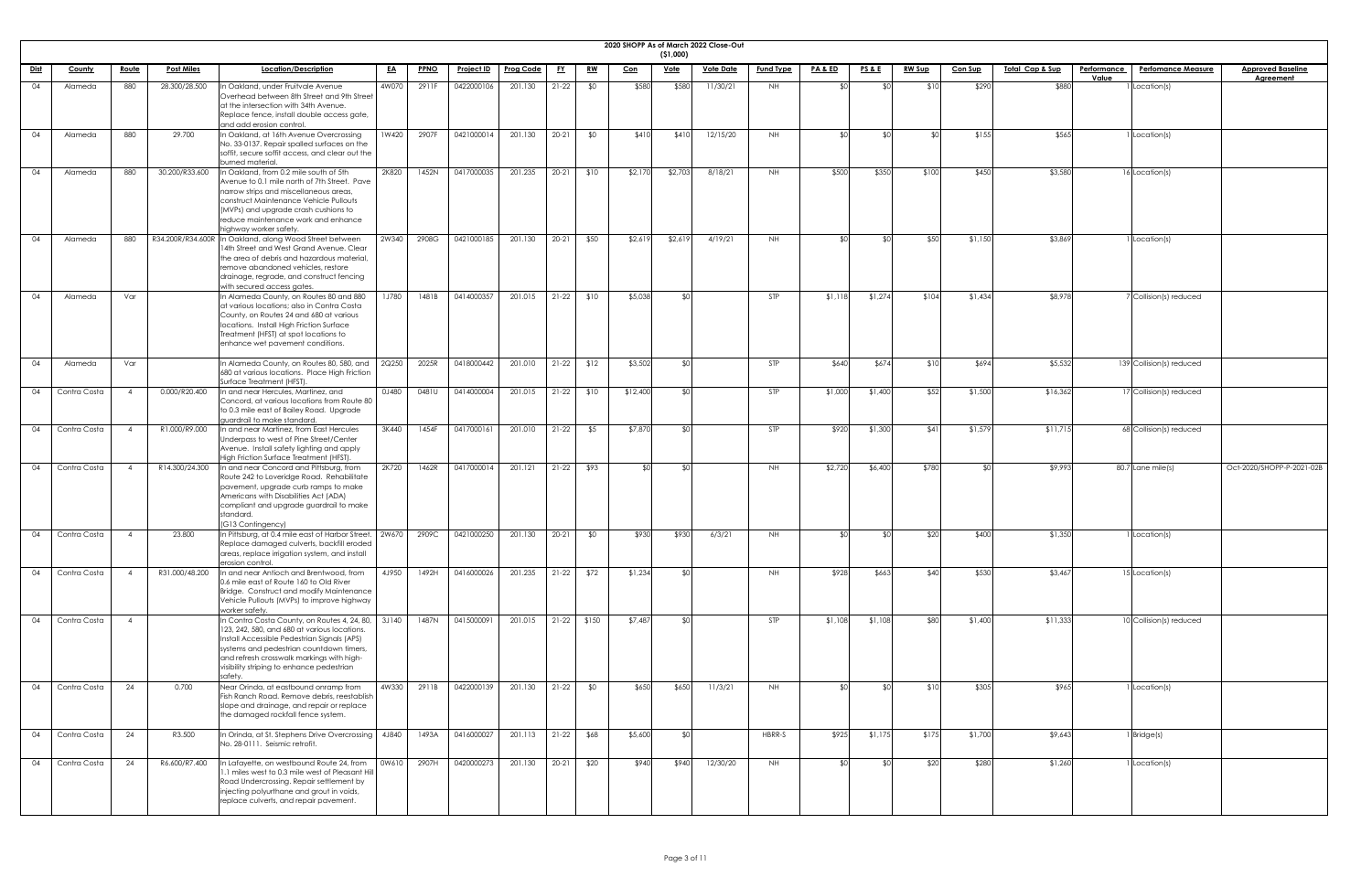|             | 2020 SHOPP As of March 2022 Close-Out |              |                   |                                                                                                                                                                                                                                                                                                                                                          |              |             |                   |                  |           |                 |            |             |                  |                  |                 |                 |               |                |                             |                             |                                |                                       |
|-------------|---------------------------------------|--------------|-------------------|----------------------------------------------------------------------------------------------------------------------------------------------------------------------------------------------------------------------------------------------------------------------------------------------------------------------------------------------------------|--------------|-------------|-------------------|------------------|-----------|-----------------|------------|-------------|------------------|------------------|-----------------|-----------------|---------------|----------------|-----------------------------|-----------------------------|--------------------------------|---------------------------------------|
|             |                                       |              |                   |                                                                                                                                                                                                                                                                                                                                                          |              |             |                   |                  |           |                 |            | (51,000)    |                  |                  |                 |                 |               |                |                             |                             |                                |                                       |
| <u>Dist</u> | County                                | <u>Route</u> | <b>Post Miles</b> | Location/Description                                                                                                                                                                                                                                                                                                                                     | <u>EA</u>    | <b>PPNO</b> | <u>Project ID</u> | <b>Prog Code</b> | <u>FY</u> | <u>RW</u>       | <u>Con</u> | <u>Vote</u> | <b>Vote Date</b> | <b>Fund Type</b> | PA&ED           | <b>PS&amp;E</b> | <b>RW Sup</b> | <b>Con Sup</b> | <u> Total Cap &amp; Sup</u> | <b>Performance</b><br>Value | <b>Perfomance Measure</b>      | <b>Approved Baseline</b><br>Agreement |
| 04          | Contra Costa                          | 80           | 0.000/13.500      | In various cities, from Alameda County line<br>to 0.6 mile west of Solano County line; also<br>in Alameda County in Albany, from 0.4 mile<br>west to the Contra Costa County line (PM<br>R7.6/8.0). Install lighting and upgrade<br>concrete barrier.                                                                                                    | OK160        | 1497F       | 0416000044        | 201.010          |           | $21-22$ \$1,339 | \$69,791   | <b>SO</b>   |                  | STP              | \$6,869         | \$6,869         | \$1,374       | \$7,327        | \$93,569                    |                             | 460 Collision(s) reduced       | Mar-2021/SHOPP-P-2021-05B             |
| 04          | Contra Costa                          | 80           | 4.000/4.600       | In San Pablo, from 0.2 mile east of McBryde<br>Avenue to 0.3 mile east of San Pablo Dam<br>Road. Construct permanent Full Trash<br>Capture (FTC) devices to achieve statewide<br>National Pollutant Discharge Elimination<br>System (NPDES) permit compliance units for<br>trash capture. Financial Contribution Only<br>(FCO) to the City of San Pablo. | 0W080        | 2904D       | 0420000170        | 201.335          | $21-22$   | \$0             | \$1,650    | \$0         |                  | NH.              | ታ ሮ             | ו∩\$            | ታ ሮ           | ¢Λ             | \$1,650                     |                             | 16.5 Acre(s) treated/pollutant |                                       |
| 04          | Contra Costa                          | 80           | 5.100             | Near San Pablo, on El Portal Drive onramp to 3W770<br>westbound Route 80. Reconstruct the<br>damaged soundwall and concrete barrier.                                                                                                                                                                                                                     |              | 2909P       | 0422000034        | 201.130          | $21-22$   | \$10            | \$525      | \$525       | 9/28/21          | NH.              |                 |                 | \$10          | \$270          | \$815                       |                             | 1 Location(s)                  |                                       |
| 04          | Contra Costa                          | 80           | 10.100/13.500     | In and near Hercules, Rodeo, and Crocket,<br>from Route 4 to the Carquinez Bridge.<br>Roadway rehabilitation.<br>(G13 Contingency)                                                                                                                                                                                                                       | 3J070        | 1487E       | 0415000077        | 201.122          | $21-22$   | \$28            |            | ו∩\$        |                  | NH               | \$3,083         | \$4,624         | \$206         |                | \$7,941                     |                             | 26.0 Lane mile(s)              | Dec-2020/SHOPP-P-2021-03B             |
| 04          | Contra Costa                          | 580          | R5.600/6.200      | In Richmond, at Scofield Avenue<br>Undercrossing No. 28-140L/R. Seismic retrofit<br>This is a Construction Manager/General<br>Contractor (CMGC) project.                                                                                                                                                                                                 | 4G891        | 0086R       | 0420000074        | 201.113          | $20 - 21$ | \$872           | \$14,140   | \$16,825    | 1/27/21          | HBRR-S           | <b>¢</b> Ր      | \$1,982         | \$47          | \$3,700        | \$20,741                    |                             | $2$ Bridge(s)                  |                                       |
| 04          | Contra Costa                          | 680          | R8.600            | In Danville, at 0.2 mile south of El Pintado<br>Road Undercrossing. Stabilize foundation<br>soils and pavement by injecting cement<br>grout using compaction grouting<br>techniques, line the damaged culverts, and<br>repair pavement.                                                                                                                  | 4W900        | 2911Q       | 0422000209        | 201.130          | $21-22$   | \$0             | \$680      | \$680       | 12/30/21         | NH               |                 | _⊄∩             | ¢Λ            | \$310          | \$990                       |                             | I Location(s)                  |                                       |
| 04          | Contra Costa                          | 680          |                   | In San Ramon, Danville, and Walnut Creek,<br>at various locations. Apply polyester<br>concrete overlay to bridge decks.<br>(Bridge Deck Preservation)                                                                                                                                                                                                    | 3W530        | 0222F       | 0421000385        | 201.119          | $21-22$   | \$0             | \$8,900    | \$0         |                  | RMRA             | \$109           | \$1,203         | \$55          | \$2,343        | \$12,610                    |                             | $6$ Bridge $(s)$               |                                       |
| 04          | Marin                                 |              | 10.700/11.000     | Near Stinson Beach, from 1.5 miles south to<br>1.2 miles south of Panoramic Highway. Four-<br>year mitigation plant establishment and<br>monitoring for emergency projects EA 4K240<br>and EA 4S220.                                                                                                                                                     | 0AA48        | 2032Q       | 0419000480        | 201.131          | $20-21$   | \$31            | \$1,132    | \$824       | 8/18/21          | <b>NH</b>        | $\mathbf{\Phi}$ | \$227           | \$84          | \$336          | \$1,81C                     |                             | 1 Location(s)                  |                                       |
| 04          | Marin                                 |              | 11.500            | Near Stinson Beach, at 0.7 mile south of<br>Panoramic Highway. Implement permit<br>requirements including plant establishment,<br>noxious weed control, seed collection and<br>propagation, and biological monitoring for<br>emergency project EA 0P130.                                                                                                 | 0W130        | 2034J       | 0420000179        | 201.131          | $21-22$   | \$31            | \$1,314    | \$748       | 3/16/22          | NH               |                 | \$454           | \$25          | \$500          | \$2,324                     |                             | I Location(s)                  |                                       |
| 04          | Marin                                 |              | 22.800/33.000     | Near Point Reyes Station and Olema, from<br>Olema Creek Bridge to north of Cypress<br>Road; also near Tomales, from south of<br>Tomales-Petaluma Road to south of Valley<br>Ford Road (PM 45.0/50.5). Pavement<br>rehabilitation, improve drainage, and<br>upgrade Americans with Disabilities Act<br>(ADA) facilities.<br>(G13 Contingency)             | <b>1J960</b> | 1480A       | 0414000403        | 201.121          |           | 21-22 \$817     | ≮∩I        | SOI.        |                  | NH               | \$1,320         | \$2,500         | \$350         | ደ∩∣            | \$4,987                     |                             | 27.8 Lane mile(s)              |                                       |
| 04          | Marin                                 |              | 22.800            | Near Five Brooks, at Giacomini Creek Bridge   0AA44<br>No. 27-0122. Four-year mitigation plant<br>establishment for emergency project EA<br>4K850                                                                                                                                                                                                        |              | 2032E       | 0419000476        | 201.131          | $20-21$   | \$15            | \$848      | \$625       | 8/18/21          | NH.              |                 | \$400           | \$53          | \$650          | \$1,966                     |                             | 1 Location(s)                  |                                       |
| 04          | Marin                                 | 101          | 3.500/4.700       | Near Sausalito, at Richardson Bay Bridge No.   3W390<br>27-0010. Remove damaged expansion joint,<br>repair concrete section, and install new<br>lfinger joints.                                                                                                                                                                                          |              | 2909E       | 0421000352        | 201.130          | $21-22$   | \$0             | \$610      | \$610       | 7/9/21           | <b>NH</b>        |                 | <b>SO</b>       |               | \$325          | \$935                       |                             | 1 Location(s)                  |                                       |
| 04          | Marin                                 | 101          | 3.500/4.800       | Near Mill Valley, on northbound Route 101<br>at Richardson Bay Bridge and Separation<br>No. 27-0010. Repair expansion joints.                                                                                                                                                                                                                            | 1W580        | 2907J       | 0421000054        | 201.130          | $20-21$   | \$0             | \$780      | \$780       | 1/5/21           | <b>NH</b>        |                 |                 |               | \$260          | \$1,040                     |                             | 1 Location(s)                  |                                       |
| 04          | Marin                                 | 101          | 11.200            | In San Rafael, at Irwin Creek Bridge No. 27-<br>0097. Rehabilitate corrugated metal arch<br>culvert bridge and adjoining deteriorated<br>culvert structures.                                                                                                                                                                                             | <b>OK510</b> | 1493K       | 0416000096        | 201.119          |           | $21-22$ \$944   | \$1,903    | \$853       | 1/26/22          | HBRR-S           | \$1,100         | \$880           | \$215         | \$610          | \$5,652                     |                             | $1$ Bridge(s)                  |                                       |

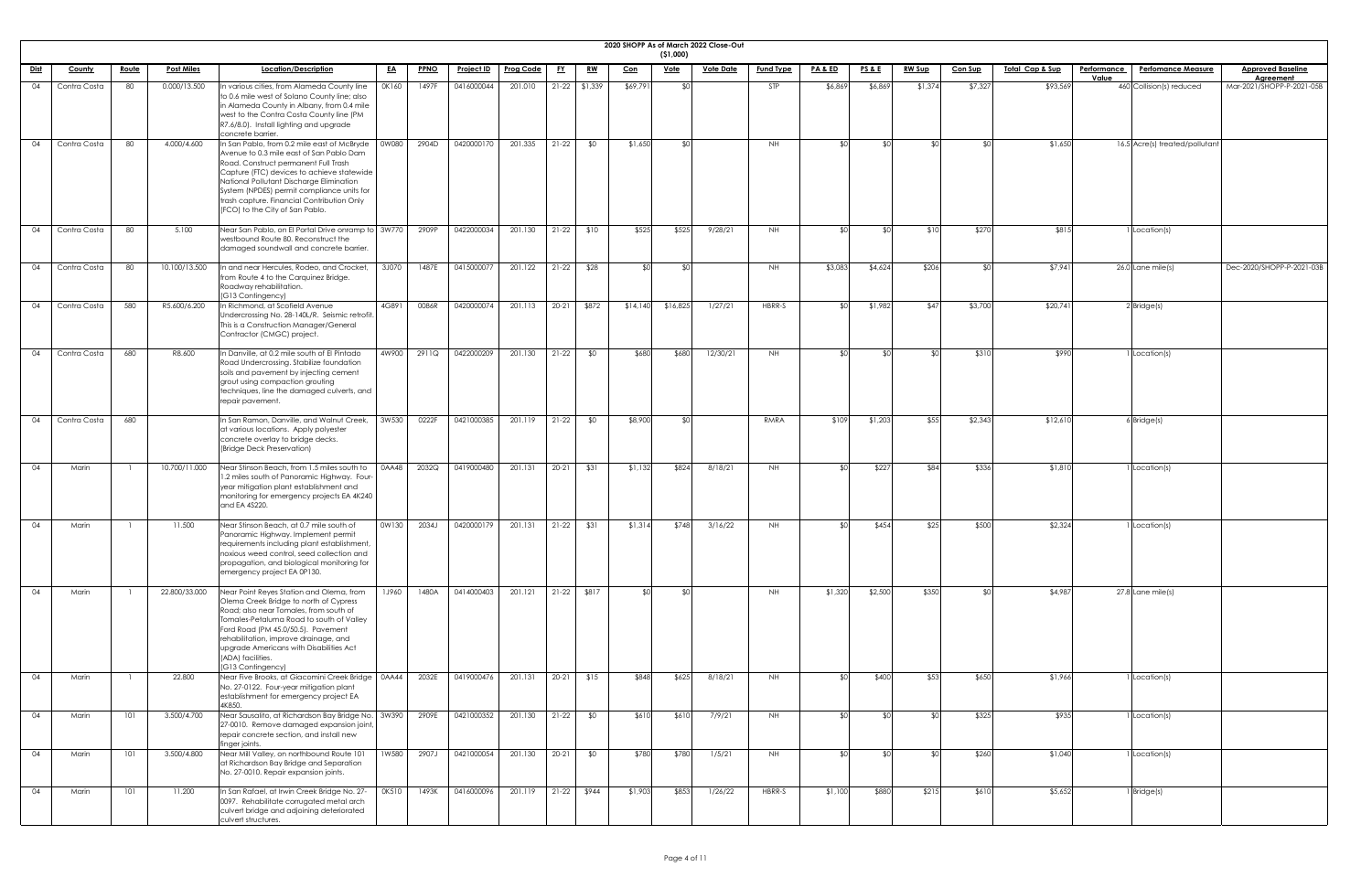| 20 | в<br>HOP!<br>۲μ. |
|----|------------------|

|             | 2020 SHOPP As of March 2022 Close-Out<br>( \$1,000) |              |                   |                                                                                                                                                                                                                                                                                                                                                                                                                          |           |             |                   |                  |           |               |          |             |                  |                  |                    |                 |               |                |                            |                                                 |                          |
|-------------|-----------------------------------------------------|--------------|-------------------|--------------------------------------------------------------------------------------------------------------------------------------------------------------------------------------------------------------------------------------------------------------------------------------------------------------------------------------------------------------------------------------------------------------------------|-----------|-------------|-------------------|------------------|-----------|---------------|----------|-------------|------------------|------------------|--------------------|-----------------|---------------|----------------|----------------------------|-------------------------------------------------|--------------------------|
| <u>Dist</u> | County                                              | <u>Route</u> | <b>Post Miles</b> | Location/Description                                                                                                                                                                                                                                                                                                                                                                                                     | <u>EA</u> | <b>PPNO</b> | <b>Project ID</b> | <b>Prog Code</b> | <u>FY</u> | <u>RW</u>     | $Con$    | <u>Vote</u> | <b>Vote Date</b> | <b>Fund Type</b> | <u>PA &amp; ED</u> | <b>PS&amp;E</b> | <b>RW Sup</b> | <b>Con Sup</b> | <u>Total Cap &amp; Sup</u> | <b>Performance</b><br><b>Perfomance Measure</b> | <b>Approved Baseline</b> |
|             |                                                     | 101          |                   | In San Rafael, at Manuel T Freitas Parkway.                                                                                                                                                                                                                                                                                                                                                                              | 0K800     | 1495K       | 0416000141        | 201.361          | $21-22$   | \$125         | \$2,860  |             |                  |                  | \$300              | \$850           | \$120         |                |                            | Value<br>10 Curb ramp(s)                        | <b>Agreement</b>         |
| 04          | Marin                                               |              | 13.700            | Upgrade curb ramps, sidewalk, and other<br>facilities to make compliant with Americans<br>with Disabilities Act (ADA) standards.                                                                                                                                                                                                                                                                                         |           |             |                   |                  |           |               |          |             |                  | NH .             |                    |                 |               | \$85C          | \$5,105                    |                                                 |                          |
| 04          | Marin                                               | 101          |                   | In and near Sausalito, Larkspur, and San<br>Rafael on Routes 101, 131, and 580 at<br>various locations. Construct permanent Full<br>Trash Capture (FTC) devices to achieve<br>statewide National Pollutant Discharge<br>Elimination System (NPDES) permit<br>compliance units for trash capture. Financial<br>Contribution Only (FCO) to Marin County.                                                                   | 0W100     | 2804J       | 0420000172        | 201.335          | $21-22$   | \$0           | \$21,040 |             |                  | NH               | \$∩                |                 |               |                | \$21,040                   | 210.4 Acre(s) treated/pollutant                 |                          |
| 04          | Napa                                                | 12           | 2.100/2.600       | Near the city of Napa, from 1.2 miles to 0.7<br>mile west of the Solano County line. Repair<br>storm damaged slopes at two locations with<br>Rock Slope Protection (RSP) and restore<br>ditches.                                                                                                                                                                                                                         | 0Q690     | 2021F       | 0418000137        | 201.131          | $21-22$   | \$134         | \$1,245  |             |                  | NH               | \$308              | \$320           | \$150         | \$400          | \$2,557                    | 2 Location(s)                                   |                          |
| 04          | Napa                                                | 29           | 0.200/14.600      | In and near the cities of American Canyon<br>and Napa, from Kimberly Drive to Salvador<br>Avenue. Upgrade curb ramps and<br>pedestrian push buttons, and install new<br>sidewalk to make facilities compliant with<br>Americans with Disabilities Act (ADA)<br>requirements.                                                                                                                                             | 0K000     | 1496E       | 0416000040        | 201.361          | $20 - 21$ | \$80          | \$989    | \$2,134     | 10/13/21         | NH .             | \$275              | \$276           | \$92          | \$203          | \$1,915                    | 19 Curb ramp(s)                                 |                          |
| 04          | Napa                                                | 29           | 1.700/5.100       | In American Canyon, at Rio Del Mar; also<br>near American Canyon at 0.3 mile south of<br>North Kelly Road (PM 5.1). Rehabilitate<br>culverts.                                                                                                                                                                                                                                                                            | 4J410     | 1453K       | 0415000343        | 201.151          | $21-22$   | \$294         | \$3,336  |             |                  | NH .             | \$1,086            | \$786           | \$350         | \$706          | \$6,558                    | $2$ Culvert(s) (ea)                             |                          |
| 04          | Napa                                                | 29           | 11.600/13.000     | In Napa, from First Street to 0.1 mile south of<br>Redwood Road/Trancas Street. Repair<br>culvert.                                                                                                                                                                                                                                                                                                                       | 0Q820     | 2022G       | 0418000159        | 201.131          | $21-22$   | \$44          | \$13,403 |             |                  | NH .             | \$1,437            | \$1,792         | \$152         | \$1,228        | \$18,056                   | I Location(s)                                   |                          |
| 04          | Napa                                                | 29           | 16.500/19.000     | In and near Yountville, at Dry Creek Bridge<br>No. 21-0014 (PM 16.48), Perfume Creek<br>Bridge No. 21-0051 (PM 17.81), and California<br>Drive Undercrossing No. 21-0047 (PM 19.04).<br>Upgrade bridge rails and widen shoulders to<br>make standard.                                                                                                                                                                    | 0K630     | 1494E       | 0416000111        | 201.112          |           | $21-22$ \$295 | \$7,111  |             |                  | HBRR-S           | \$2,600            | \$1,200         | \$350         | \$1,500        | \$13,056                   | 630.0 Linear feet rail                          |                          |
| 04          | Napa                                                | 29           | 29.300/36.900     | In and near St. Helena and Calistoga, from<br>York Creek Bridge to Route 128. Pavement<br>rehabilitation.                                                                                                                                                                                                                                                                                                                | 4J300     | 1490D       | 0415000320        | 201.121          | 20-21     | \$20          | \$9,64   | \$9,758     | 8/18/21          | NH.              | \$900              | \$1,100         | \$44          | \$1,100        | \$12,81                    | $15.2$ Lane mile(s)                             |                          |
| 04          | Napa                                                | 29           | 33.500/48.582     | In and near Calistoga, from Lakemead Lane   1W630<br>to Lake County line; also in and near Santa<br>Rosa in Sonoma County on Route 12, from<br>0.1 mile east of Acacia Lane to Hoff Road<br>(PM 19.3/25.8). Repair or replace guardrails<br>ditches, signs, fencing, drainage and<br>electrical facilities, remove debris and<br>hazardous trees, repair pavement, and<br>install erosion control in fire damaged areas. |           | 2907B       | 0421000061        | 201.130          | $20-21$   | \$100         | \$4,000  | \$4,000     | 10/7/20          | NH .             |                    |                 | \$20          | \$1,200        | \$5,320                    | I Location(s)                                   |                          |
| 04          | Napa                                                | 29           | 38.900/42.900     | Near Calistoga, at Garnett Creek Bridge No.   2J88U<br>21-0005 (PM 39.08), Garnet Creek Branch<br>Bridge No. 21-0111 (PM 38.96), and No Name<br>Creek Bridge No. 21-0100 (PM 42.83). Bridge<br>preventative maintenance and scour<br>mitigation.                                                                                                                                                                         |           | 1483E       | 0418000401        | 201.119          |           | 20-21 \$2,166 | \$5,266  |             |                  | HBRR-S           | \$1,320            | \$1,810         | \$566         | \$1,950        | \$13,078                   | 3 Bridge(s)                                     |                          |
| 04          | Napa                                                | 29           | 42.100/48.582     | Near Calistoga, from 2.6 miles north of Tubbs 2W760<br>Lane to Lake County line. Repair damaged<br>roadway by grinding and overlaying with<br>rubberized asphalt.                                                                                                                                                                                                                                                        |           | 0379T       | 0421000273        | 201.130          | $20-21$   | \$0           | \$4,500  | \$4,500     | 7/21/21          | NH .             |                    |                 | \$50          | \$1,500        | \$6,050                    | I Location(s)                                   |                          |
| 04          | Napa                                                | 80           | 7.300             | Near Vallejo, at 0.8 mile west of American<br>Canyon Road; also in Solano County, on<br>Route 80 at Lynch Road Undercrossing No.<br>23-0014L (PM R9.7). Reconstruct the side<br>slopes and reestablish the damaged berm<br>and drainage system.                                                                                                                                                                          | 4W750     | 2911M       | 0422000188        | 201.130          | $21-22$   | \$45          | \$650    | \$650       | 12/14/21         | NH.              | \$0                |                 | \$15          | \$360          | \$1,070                    | 2 Location(s)                                   |                          |
| 04          | Napa                                                | 121          |                   | In Napa and Solano Counties on Routes 121<br>and 128 at various locations. Repair culverts,<br>retaining walls, and pavement, remove<br>hazardous trees, replace guardrails, and<br>Install erosion control in fire damaged areas.                                                                                                                                                                                       | 1W480     | 2905D       | 0421000028        | 201.130          | $20-21$   | \$20          | \$8,000  | \$8,000     | 9/15/20          | <b>NH</b>        |                    |                 |               | \$2,400        | \$10,420                   | I Location(s)                                   |                          |
| 04          | Napa                                                | 128          | R7.400            | Near Rutherford, at Conn Creek Bridge No.<br>21-0021. Plant establishment mitigation for<br>bridge replacement project EA 1G430.                                                                                                                                                                                                                                                                                         | 1G43A     | 0587K       | 0418000436        | 201.111          | $20-21$   | \$30          | \$220    | \$220       | 10/13/21         | RMRA             | SOL.               | \$30            | \$20          | \$200          | \$500                      | $0$ Bridge $(s)$                                |                          |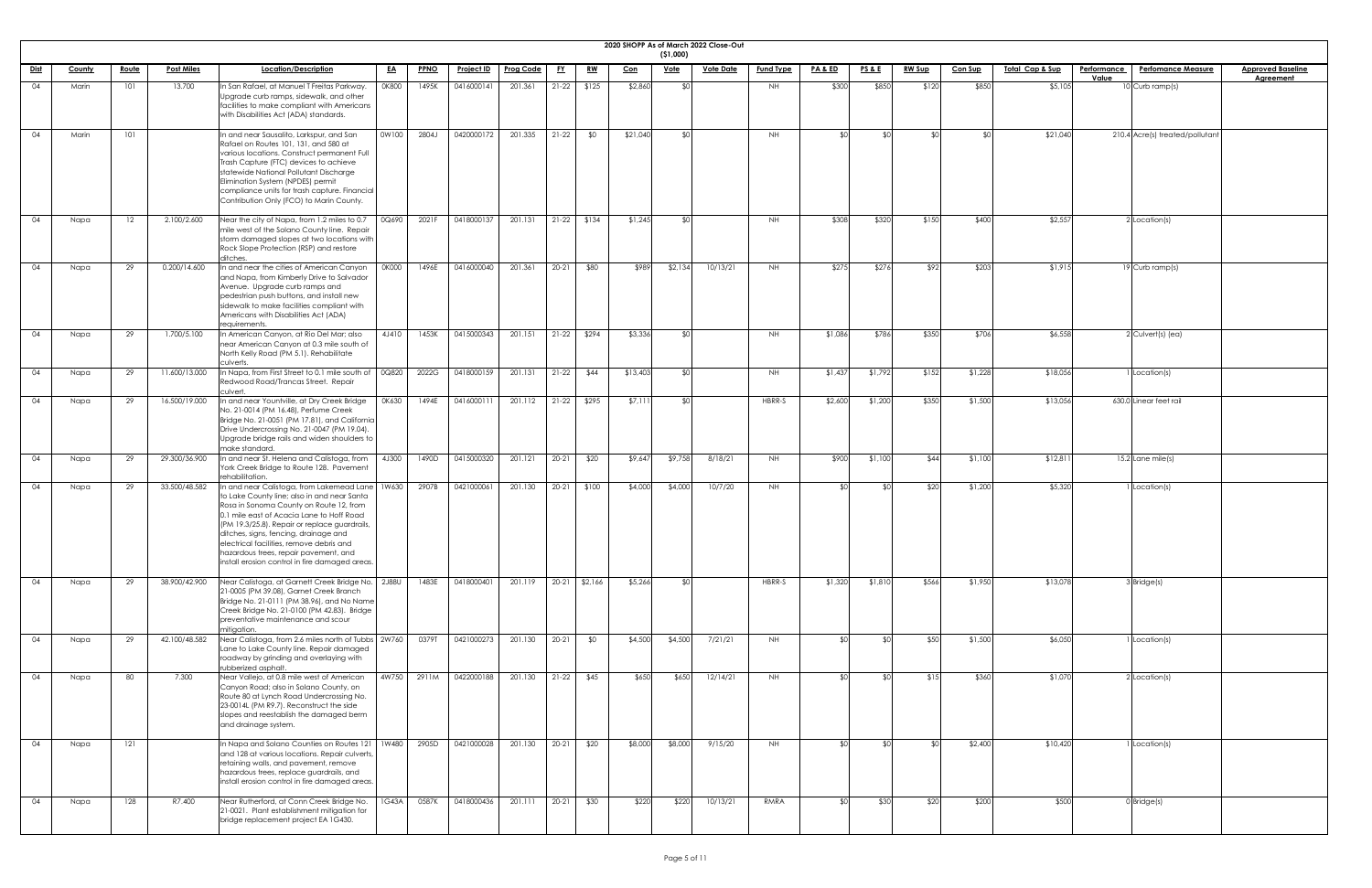|             | 2020 SHOPP As of March 2022 Close-Out |              |                   |                                                                                                                                                                                                                                                                                                                                                                                                                                                                     |           |             |                   |                  |           |           |            |             |                  |                  |                    |                 |               |                |                            |                    |                                 |                          |
|-------------|---------------------------------------|--------------|-------------------|---------------------------------------------------------------------------------------------------------------------------------------------------------------------------------------------------------------------------------------------------------------------------------------------------------------------------------------------------------------------------------------------------------------------------------------------------------------------|-----------|-------------|-------------------|------------------|-----------|-----------|------------|-------------|------------------|------------------|--------------------|-----------------|---------------|----------------|----------------------------|--------------------|---------------------------------|--------------------------|
|             |                                       |              | <b>Post Miles</b> | Location/Description                                                                                                                                                                                                                                                                                                                                                                                                                                                |           |             |                   | <b>Prog Code</b> |           |           |            | (51,000)    | <b>Vote Date</b> | <b>Fund Type</b> | <u>PA &amp; ED</u> |                 |               |                | <u>Total Cap &amp; Sup</u> | <b>Performance</b> | <b>Perfomance Measure</b>       | <b>Approved Baseline</b> |
| <u>Dist</u> | <b>County</b>                         | <u>Route</u> |                   |                                                                                                                                                                                                                                                                                                                                                                                                                                                                     | <u>EA</u> | <b>PPNO</b> | <u>Project ID</u> |                  | <u>FY</u> | <u>RW</u> | <u>Con</u> | <u>Vote</u> |                  |                  |                    | <b>PS&amp;E</b> | <u>RW Sup</u> | <u>Con Sup</u> |                            | Value              |                                 | <b>Agreement</b>         |
| 04          | Napa                                  | 128          | 20.100/20.400     | Near Napa, at Capell Creek Bridge No. 21-<br>0078. Environmental mitigation and plant<br>establishment for rehabilitate bridge project<br>EA 4G840.                                                                                                                                                                                                                                                                                                                 | 4G84A     | 0830C       | 0419000004        | 201.110          | $21-22$   | \$50      | \$500      | <b>SO</b>   |                  | RMRA             |                    |                 | \$7           | \$885          | \$1,510                    |                    | $0$ Bridge(s)                   |                          |
| 04          | San Francisco                         | 35           | 1.300             | In the City and County of San Francisco, at<br>Great Highway intersection. Install new<br>signal.                                                                                                                                                                                                                                                                                                                                                                   | 3K420     | 1459E       | 0417000157        | 201.010          | $21-22$   | \$62      | \$1,547    | ፋስ          |                  | <b>STP</b>       | \$1,550            | \$1,291         | \$179         | \$1,34         | \$5,970                    |                    | 5 Collision(s) reduced          |                          |
| 04          | San Francisco                         | 101          | 0.500/R5.122      | In the City and County of San Francisco,<br>from Bayshore Boulevard Overcrossing to<br>South Van Ness Avenue; also on Route 280,<br>from Monterey Boulevard onramp OC to<br>King Street onramp (PM R2.8 to T7.2). Install<br>vandalism-resistant security fence and gates<br>to reduce maintenance repairs and<br>enhance highway worker safety.                                                                                                                    | 4J970     | 1493G       | 0416000048        | 201.235          | $20 - 21$ | \$3       | \$6,196    | \$7,435     | 8/18/21          | <b>NH</b>        | \$950              | \$1,000         | \$95          | \$1,520        | \$9,764                    |                    | 80 Location(s)                  |                          |
| 04          | San Francisco                         | 101          | 2.000/2.900       | In the City and County of San Francisco,<br>from Alemany Boulevard onramp to Potrero<br>Avenue onramp at Alemany Circle<br>Undercrossing (UC) No. 34-0064K, Alemany<br>Circle UC No. 34-0063S and Bayshore<br>Boulevard UC No. 34-0047S; also in San<br>Mateo County on Route 1 in Pacifica, at<br>Paloma Avenue Overcrossing No. 35-0187<br>(PM R44.21). Upgrade bridge rails.                                                                                     | 2K190     | 1450E       | 0416000380        | 201.112          | $20 - 21$ | \$20      | \$8,241    | \$7,500     | 8/18/21          | HBRR-S           | \$657              | \$1,751         | \$164         | \$1,805        | \$12,638                   |                    | 2,249.0 Linear feet rail        |                          |
| 04          | San Francisco                         | 101          | R4.300L           | In the City and County of San Francisco, at<br>Central Viaduct No. 34-0077. Replace the<br>damaged concrete barrier and guardrail.                                                                                                                                                                                                                                                                                                                                  | 1W980     | 2907M       | 0421000115        | 201.130          | $20 - 21$ | \$0       | \$81C      | \$810       | 12/30/20         | NH               | \$∩                | ו∩¢             |               | \$270          | \$1,090                    |                    | 1 Location(s)                   |                          |
| 04          | San Mateo                             |              | 0.000/13.500      | Near Pescadero, from Santa Cruz County<br>line to Pescadero Creek Road. Repair or<br>replace guardrails, signs, ditches, drainage<br>and electrical facilities, remove debris and<br>hazardous trees, and install erosion control<br>in fire damaged areas.                                                                                                                                                                                                         | 1W520     | 2906E       | 0421000038        | 201.130          | $20 - 21$ | \$50      | \$750      | \$750       | 9/15/20          | <b>NH</b>        | SO                 | <b>\$0</b>      | \$20          | \$260          | \$1,080                    |                    | Location(s)                     |                          |
| 04          | San Mateo                             |              | 1.100             | Near Half Moon Bay, at 1.1 miles north of<br>Santa Cruz County line. Repair slope<br>washout by constructing a soldier pile wall<br>and upgrading the drainage system.                                                                                                                                                                                                                                                                                              | 0K570     | 1450H       | 0416000105        | 201.131          | $21-22$   | \$2       | \$990      | \$0         |                  | NH               | \$300              | \$400           | \$70          | \$500          | \$2,262                    |                    | <sup>1</sup> Location(s)        |                          |
| 04          | San Mateo                             |              | 14.000            | Near Pescadero, at Pescadero Creek Bridge   4J870<br>No. 35-0028. Upgrade bridge rails and repair<br>approach slabs.                                                                                                                                                                                                                                                                                                                                                |           | 1494G       | 0416000029        | 201.110          | $21-22$   | \$260     | \$4,434    | \$0         |                  | HBRR-S           | \$1,200            | \$1,000         |               | \$1,200        | \$8,102                    |                    | 1 Bridge(s)                     |                          |
| 04          | San Mateo                             |              | 26.400/R47.300    | In and near the cities of Half Moon Bay,<br>Pacifica and Daly City, from south of<br>Miramontes Point Road to Clarinada<br>Avenue Undercrossing, at various locations.<br>Install Bluetooth Detection Systems and<br>Variable Message Signs (VMS), enable two<br>existing Changeable Message Signs (CMS),<br>modify Advanced Transportation<br>Management System (ATMS), and construct<br>Maintenance Vehicle Pullouts (MVPs) to<br>improve the system performance. | 2K880     | 1452A       | 0417000040        | 201.315          | $21-22$   | \$36      | \$2,408    | <b>RO</b>   |                  | NH               | \$430              | \$444           | \$30          | \$444          | \$3,792                    |                    | 13 Field element(s)             |                          |
| 04          | San Mateo                             |              |                   | In Daly City, on Routes 1, 35, and 280 at<br>various locations. Construct permanent Full<br>Trash Capture (FTC) devices to achieve<br>statewide National Pollutant Discharge<br>Elimination System (NPDES) permit<br>compliance units for trash capture. Financial<br>Contribution Only (FCO) to the City of Daly<br>City for construction implementation.                                                                                                          | 0W070     | 2804H       | 0420000169        | 201.335          | $21-22$   | \$0       | \$16,100   | SO          |                  | NH               | ≮∩                 | $\mathfrak{C}$  |               |                | \$16,100                   |                    | 161.0 Acre(s) treated/pollutant |                          |
| 04          | San Mateo                             | 35           |                   | In San Bruno, on Routes 35, 82, 101, 280, and   2AC90   2904B<br>380 at various locations. Construct<br>permanent Full Trash Capture (FTC) devices<br>to achieve statewide National Pollutant<br>Discharge Elimination System (NPDES) permit<br>compliance units for trash capture. Financial<br>Contribution Only (FCO) to the City of San<br>Bruno.                                                                                                               |           |             | 0420000125        | 201.335          | $21-22$   | \$0       | \$16,100   | \$0         |                  | <b>NH</b>        | SOI                | ו∩≯             |               |                | \$16,100                   |                    | 161.0 Acre(s) treated/pollutant |                          |
| 04          | San Mateo                             | 82           | 19.800            | In South San Francisco, at 0.1 mile north of<br>Francisco Drive. Permanent embankment<br>restoration by installing retaining wall and<br>drainage improvements.                                                                                                                                                                                                                                                                                                     | 0K670     | 1450J       | 0416000124        | 201.131          | $20 - 21$ | \$27      | \$2,979    | \$2,070     | 6/23/21          | <b>NH</b>        | \$500              | \$710           | \$60          | \$800          | \$5,076                    |                    | Location(s)                     |                          |

| eline    |  |
|----------|--|
| <u>t</u> |  |
|          |  |
|          |  |
|          |  |
|          |  |
|          |  |
|          |  |
|          |  |
|          |  |
|          |  |
|          |  |
|          |  |
|          |  |
|          |  |
|          |  |
|          |  |
|          |  |
|          |  |
|          |  |
|          |  |
|          |  |
|          |  |
|          |  |
|          |  |
|          |  |
|          |  |
|          |  |
|          |  |
|          |  |
|          |  |
|          |  |
|          |  |
|          |  |
|          |  |
|          |  |
|          |  |
|          |  |
|          |  |
|          |  |
|          |  |
|          |  |
|          |  |
|          |  |
|          |  |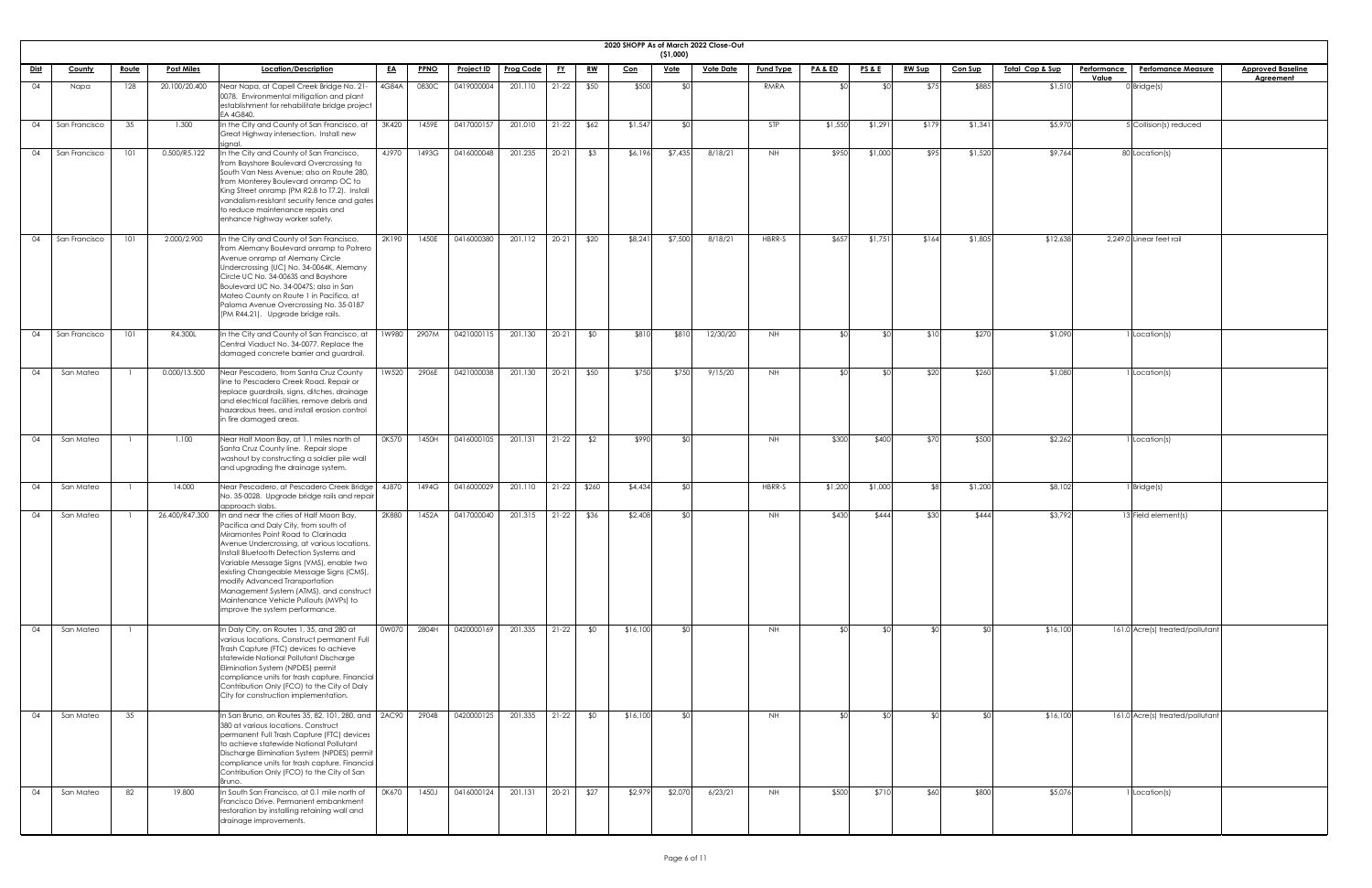| 2020 SHOPP |
|------------|

|             |             |              |                   |                                                                                                                                                                                                                                                                                                                                                                        |           |             |                   |                  |           |                 |            | ( \$1,000)  | 2020 SHOPP As of March 2022 Close-Out |                  |                    |                 |               |                |                 |                                          |                           |
|-------------|-------------|--------------|-------------------|------------------------------------------------------------------------------------------------------------------------------------------------------------------------------------------------------------------------------------------------------------------------------------------------------------------------------------------------------------------------|-----------|-------------|-------------------|------------------|-----------|-----------------|------------|-------------|---------------------------------------|------------------|--------------------|-----------------|---------------|----------------|-----------------|------------------------------------------|---------------------------|
| <u>Dist</u> | County      | <u>Route</u> | <b>Post Miles</b> | Location/Description                                                                                                                                                                                                                                                                                                                                                   | <u>EA</u> | <b>PPNO</b> | <b>Project ID</b> | <b>Prog Code</b> | <u>FY</u> | <u>RW</u>       | <u>Con</u> | <u>Vote</u> | <b>Vote Date</b>                      | <b>Fund Type</b> | <u>PA &amp; ED</u> | <u>PS&amp;E</u> | <u>RW Sup</u> | <b>Con Sup</b> | Total Cap & Sup | <b>Perfomance Measure</b><br>Performance | <b>Approved Baseline</b>  |
|             |             |              |                   |                                                                                                                                                                                                                                                                                                                                                                        |           |             |                   |                  |           |                 |            | ו∩≯         |                                       |                  |                    |                 |               |                |                 | Value                                    | Agreement                 |
| 04          | San Mateo   | 84           | 5.200             | Near La Honda, at 1.2 miles north of Madera   2K610<br>Lane (north). Repair slope washout and<br>construct soldier pile wall to prevent further<br>erosion on existing embankment.                                                                                                                                                                                     |           | 1455B       | 0416000472        | 201.131          | $21-22$   | \$30            | \$3,267    |             |                                       | NH               | \$936              | \$390           | \$10          | \$750          | \$5,383         | Location(s)                              |                           |
| 04          | San Mateo   | 84           | 17.200            | Near Woodside, at 1.1 miles south of Portola   0W120<br>Road. Repair slipout, construct retaining<br>wall, and install crash cushions and<br>guardrail.                                                                                                                                                                                                                |           | 2907D       | 0420000176        | 201.130          | $20 - 21$ | \$0             | \$3,000    | \$3,000     | 12/23/20                              | NH               | ¢∩l                | \$21C           | \$20          | \$900          | \$4,130         | Location(s)                              |                           |
| 04          | San Mateo   | 84           | 21.500/25.700     | In and near Woodside and Redwood City,<br>from Route 280 to Route 101. Rehabilitate<br>pavement, make curb ramps and sidewalks<br>Americans with Disabilities Act (ADA)<br>compliant, and upgrade guardrails to make<br>standard.                                                                                                                                      | 0K780     | 1497A       | 0416000138        | 201.121          | $21-22$   | \$566           | \$18,225   | י∩\$        |                                       | NH               | \$2,340            | \$2,860         | \$39          | \$3,120        | \$27,150        | $16.5$ Lane mile(s)                      |                           |
| -04         | San Mateo   | 101          | 0.000/6.500       | In various cities, from Santa Clara County<br>line to Whipple Avenue. Rehabilitate<br>pavement and upgrade median barrier.                                                                                                                                                                                                                                             | 1Q581     | 2024S       | 0421000262        | 201.121          | $21 - 22$ | \$0             | \$50,700   | <b>SO</b>   |                                       | NH               |                    |                 |               | \$1,500        | \$52,200        | 59.4 Lane mile(s)                        | <b>Baseline Required</b>  |
| 04          | San Mateo   | 101          | 0.900/23.400      | In East Palo Alto, Redwood City, San Mateo,<br>Millbrae, and South San Francisco, from<br>University Avenue Overcrossing to Sierra<br>Point offramp separation. Upgrade bridge<br>rails at seven structures.                                                                                                                                                           | 2J740     | 1485K       | 0415000010        | 201.112          | $21-22$   | \$64            | \$11,519   | \$0         |                                       | HBRR-S           | \$1,326            | \$1,586         | \$130         | \$1,456        | \$16,08         | 3,385.0 Linear feet rail                 |                           |
| 04          | San Mateo   | 101          | 3.100             | In Milipitas, at Henderson Underpass. Install<br>new drain pipe, erosion control, and Rock<br>Slope Protection (RSP), and replace<br>chainlink fence and concrete barrier.                                                                                                                                                                                             | 2W310     | 2908D       | 0421000181        | 201.130          | $20 - 21$ | \$80            | \$1,000    | \$1,000     | 2/4/21                                | NH.              | ¢Λ                 |                 | \$30          | \$320          | \$1,430         | Location(s)                              |                           |
| 04          | San Mateo   | 101          | 6.700/7.600       | In Redwood City, from 0.4 mile south to 0.5<br>mile north of Cordilleras Creek Bridge No. 35-<br>0019. Replace bridge to restore structural<br>lintegrity.<br>(Additional \$1,300,000 contribution for Const<br>Cap from Local Measure A funds.)<br>(G13 Contingency)                                                                                                  | 2J730     | 1483C       | 0415000004        | 201.110          |           | $21-22$ \$5,114 | ≮∩I        | \$0         |                                       | HBRR-S           | \$4,500            | \$4,500         | \$1,125       |                | \$15,239        | Bridge(s)                                | Jun-2021/SHOPP-P-2021-07B |
| 04          | San Mateo   | 280          | R0.000/R21.000    | In and near Menlo Park and San Bruno, from<br>Alpine Road to Route 380 at Alpine Road<br>Undercrossing No. 35-0009L/R (PM R0.05),<br>Sand Hill Road Overcrossing (OC) (South)<br>No. 35-0007 (PM R1.56), Sand Hill Road OC<br>(North) No. 35-0008 (PM R1.62), and Route<br>280/380 Separation No. 35-0217 (PM R20.97).<br>Structure seismic retrofit.                  | 4J850     | 1498G       | 0416000028        | 201.113          | $21-22$   | \$262           | \$14,361   | <b>\$01</b> |                                       | HBRR-S           | \$600              | \$2,217         | \$100         | \$2,584        | \$20,124        | 5 Bridge(s)                              |                           |
| 04          | San Mateo   | 280          | 6.700/10.500      | Near Redwood City, San Carlos and<br>Belmont, from Edgewood Road to Route 92<br>and near Hillsborough at PM R12.7; also in<br>Santa Clara County in and near Mountain<br>View and Palo Alto, at various spot locations<br>(PM 11.6, 12.8, 12.9, 18.8). Replace failing<br>culverts and restore damaged slopes,<br>pavement, and bridge approaches at six<br>locations. | 2A970     | 0732J       | 0412000161        | 201.151          | $21-22$   | \$50            | \$21,181   | - SOI       |                                       | NH               | \$1,800            | \$2,000         | \$260         | \$3,000        | \$28,29         | 132 Culvert(s) (ea)                      |                           |
| 04          | San Mateo   | 280          | R25.100           | In Daly City, at 0.1 mile south of Route 1<br>Connector. Replace culvert, backfill<br>sinkhole, and restore landscaping.                                                                                                                                                                                                                                               | 0Y410     | 2912F       | 0422000279        | 201.130          | $21-22$   | \$0             | \$1,170    | \$1,170     | 1/24/22                               | NH               |                    |                 |               | \$465          | \$1,635         | Location(s)                              |                           |
| 04          | San Mateo   | Var          |                   | In and near various cities, on Routes 1, 35,<br>82, 84, 92, 101, 109, 114, 280, and 380 at<br>various locations. Enhance pedestrian<br>safety by upgrading signals with Accessible<br>Pedestrian Signals (APS) audible indicators,<br>pushbuttons, and countdown timers, and<br>upgrading crosswalk markings.                                                          | 0K070     | 1491J       | 0416000033        | 201.015          | $21-22$   | \$57            | \$5,732    | ו∩\$        |                                       | STP              | \$1,250            | \$1,250         | \$175         | \$1,250        | \$9,714         | 8 Collision(s) reduced                   |                           |
| 04          | Santa Clara | - 9          | 4.900             | Near Saratoga, at Saratoga Creek Bridge<br>No. 37-0074. Replace bridge.                                                                                                                                                                                                                                                                                                | 3G630     | 0386F       | 0412000409        | 201.110          |           | $21-22$ \$9,111 | \$15,432   | \$0         |                                       | HBRR-S           | \$2,800            | \$4,200         | \$1,200       | \$3,100        | \$35,843        | Bridge(s)                                |                           |
| 04          | Santa Clara | -9           | 6.000             | In Saratoga, 0.3 mile north of Pierce Road.<br>Install Rock Slope Protection (RSP) and<br>replace culvert.                                                                                                                                                                                                                                                             | 2K280     | 1464D       | 0416000400        | 201.131          |           | $21-22$ \$10    | \$1,264    | \$1,167     | 3/16/22                               | NH               | \$130              | \$318           | \$36          | \$315          | \$2,073         | Location(s)                              |                           |
| 04          | Santa Clara | 9            |                   | In Santa Clara County, on Routes 9, 17, 85,<br>87, 101, 152, 237, 280, 680, and 880 at various<br>locations. Relocate or shield existing<br>electrical controller cabinets and install<br>twenty-eight new Maintenance Vehicle<br>Pullouts (MVPs).                                                                                                                     | 2J950     | 1486A       | 0415000043        | 201.015          | $21-22$   | \$50            | \$6,924    | SO.         |                                       | STP              | \$1,300            | \$1,400         | \$45          | \$1,600        | \$11,319        | 10 Collision(s) reduced                  |                           |

| <u>eline</u><br>ıt.     |
|-------------------------|
|                         |
|                         |
|                         |
|                         |
|                         |
|                         |
|                         |
|                         |
| $\frac{1}{\text{ired}}$ |
|                         |
|                         |
|                         |
|                         |
|                         |
|                         |
| $-2021 - 07B$           |
|                         |
|                         |
|                         |
|                         |
|                         |
|                         |
|                         |
|                         |
|                         |
|                         |
|                         |
|                         |
|                         |
|                         |
|                         |
|                         |
|                         |
|                         |
|                         |
|                         |
|                         |
|                         |
|                         |
|                         |
|                         |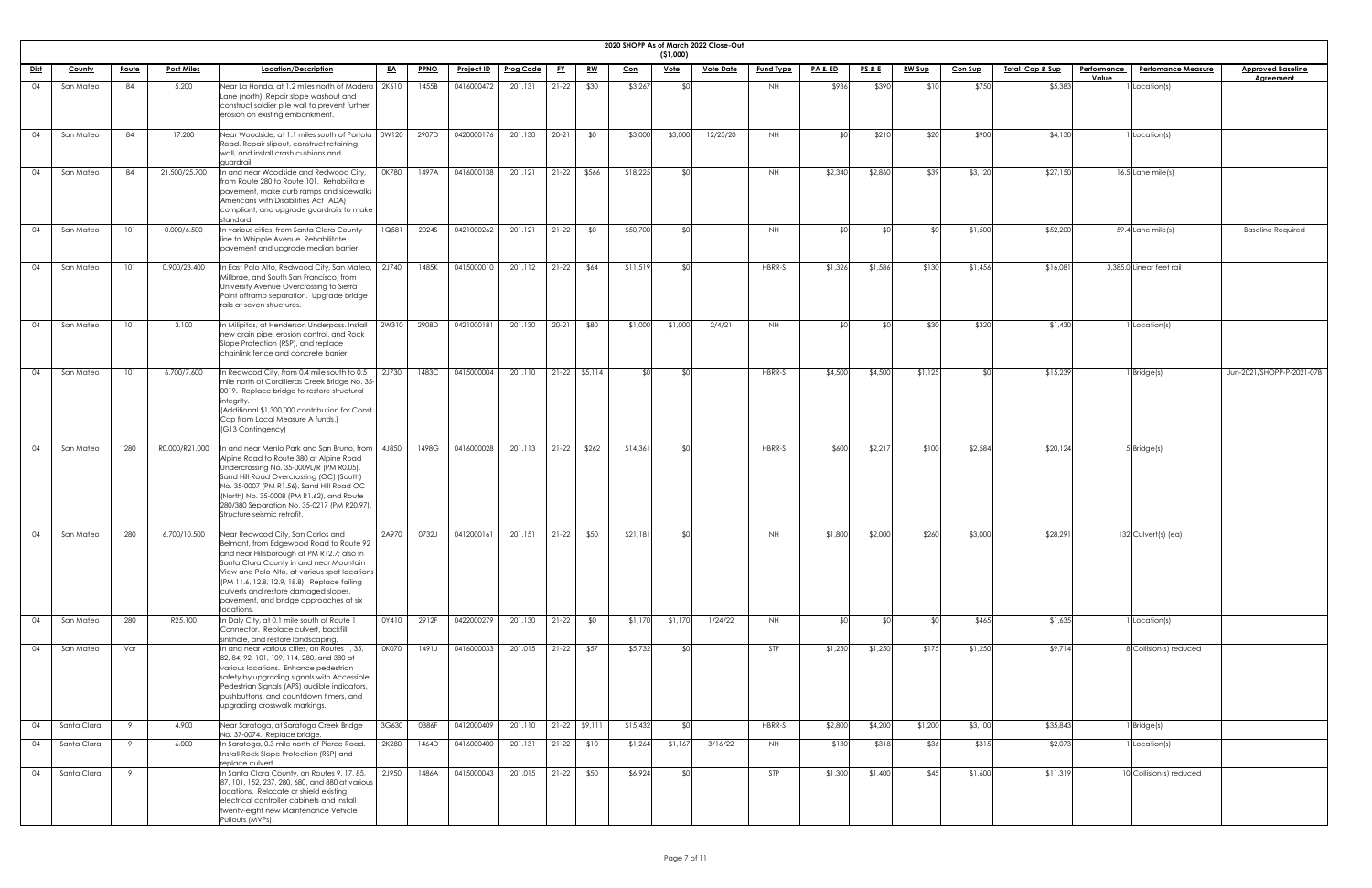|             |               |              |                   |                                                                                                                                                                                                                                                                                                                                                                                                                             |              |             |                                    |                         |           |                 |            |                 | 2020 SHOPP As of March 2022 Close-Out |                  |                    |                 |               |                |                             |                             |                                 |                                              |
|-------------|---------------|--------------|-------------------|-----------------------------------------------------------------------------------------------------------------------------------------------------------------------------------------------------------------------------------------------------------------------------------------------------------------------------------------------------------------------------------------------------------------------------|--------------|-------------|------------------------------------|-------------------------|-----------|-----------------|------------|-----------------|---------------------------------------|------------------|--------------------|-----------------|---------------|----------------|-----------------------------|-----------------------------|---------------------------------|----------------------------------------------|
|             |               |              |                   |                                                                                                                                                                                                                                                                                                                                                                                                                             |              |             |                                    |                         |           |                 |            | (51,000)        |                                       |                  |                    |                 |               |                |                             |                             |                                 |                                              |
| <u>Dist</u> | <u>County</u> | <u>Route</u> | <b>Post Miles</b> | Location/Description                                                                                                                                                                                                                                                                                                                                                                                                        | <u>EA</u>    | <b>PPNO</b> | <u>Project ID</u>                  | <b>Prog Code</b>        | <u>FY</u> | <u>RW</u>       | <u>Con</u> | <u>Vote</u>     | <u>Vote Date</u>                      | <b>Fund Type</b> | <b>PA &amp; ED</b> | <u>PS&amp;E</u> | <u>RW Sup</u> | <b>Con Sup</b> | <u> Total Cap &amp; Sup</u> | <b>Performance</b><br>Value | <b>Perfomance Measure</b>       | <b>Approved Baseline</b><br><b>Agreement</b> |
| 04          | Santa Clara   | 35           | 9.500             | Near Los Gatos, at 1.8 miles north of Black<br>Road. Stabilize slope and improve drainage<br>systems.                                                                                                                                                                                                                                                                                                                       | 0W170        | 2035F       | 0420000187                         | 201.130                 | $20 - 21$ | \$0             | \$1,300    | \$1,300         | 9/10/20                               | NH               |                    |                 |               | \$400          | \$1,700                     |                             | I Location(s)                   |                                              |
| 04          | Santa Clara   | 35           | 14.100/17.100     | Near Saratoga, from Route 9 Junction to San 0P48U<br>Mateo County line; also in San Mateo<br>County near Woodside from the Santa Clara<br>County line to Route 84 (PM 2.121/10.518).<br>Install centerline rumble strips, curve signs,<br>pavement markings with audible traffic<br>stripe systems, optical speed bars, and high<br>visibility striping.                                                                    |              | 1462H       | 0419000296                         | 201.010                 | $21-22$   | \$20            | \$4,356    | \$3,484         | 8/17/21                               | STP              | \$290              | \$825           | \$41          | \$851          | \$6,383                     |                             | 24 Collision(s) reduced         |                                              |
| 04          | Santa Clara   | 82           | 18.200/26.400     | In Sunnyvale, Mountain View, Los Altos, and<br>Palo Alto, from Knickerbocker Drive to San<br>Mateo County line. Upgrade pedestrian<br>facilities to make compliant with the<br>Americans with Disabilities Act (ADA)<br>standards. Replace pedestrian push buttons<br>and signal heads with Accessible Pedestrian<br>Signals (APS) and countdown timers, and<br>refresh crosswalk markings to enhance<br>pedestrian safety. | <b>OKO10</b> | 1495G       | 0416000020                         | 201.361                 |           | $21-22$ \$1,614 | \$7,793    | SOI.            |                                       | NH               | \$1,300            | \$1,700         | \$706         | \$1,713        | \$14,826                    |                             | 2 Curb ramp(s)                  |                                              |
| 04          | Santa Clara   | 82           | 18.200/26.400     | In Mountain View, Los Altos, and Palo Alto,<br>from 0.7 mile north of Route 237 to Sand Hill<br>Road. Pavement rehabilitation, and<br>construct three pedestrian crossings and 1.<br>miles of Class 2 bike lanes as complete<br>streets elements.<br>(G13 Contingency)                                                                                                                                                      | 4J890        | 1498F       | 0416000023                         | 201.121                 | $21-22$   | \$360           | ≮∩∣        | SO <sub>1</sub> |                                       | <b>NH</b>        | \$888              | \$1,974         | \$99          | ⊄∩l            | \$3,321                     |                             | $42.7$ Lane mile(s)             |                                              |
|             | Santa Clara   | 82           |                   | In San Jose, on Routes 82, 85, 87, 101, 680,<br>and 880 at various locations. Construct<br>permanent Full Trash Capture (FTC) devices<br>to achieve statewide National Pollutant<br>Discharge Elimination System (NPDES) permit<br>compliance units for trash capture. Financial<br>Contribution Only (FCO) to the City of San                                                                                              | 3AC30        | 2904F       | 0420000129   201.335   21-22   \$0 |                         |           |                 | \$12,500   |                 |                                       | NΗ               |                    |                 |               |                | \$12,500                    |                             | 125.0 Acre(s) treated/pollutant |                                              |
| 04          | Santa Clara   | 87           | 0.000/6.100       | n San Jose, from Route 85 to West Julian<br>Street. Roadway rehabilitation.<br>(G13 Contingency)                                                                                                                                                                                                                                                                                                                            | 4J910        | 1492C       | 0416000010                         | 201.122                 |           | $21-22$ \$304   |            | ደበ              |                                       | NH.              | \$2,767            | \$4,425         | \$50          |                | \$7,546                     |                             | $29.5$ Lane mile(s)             | Mar-2021/SHOPP-P-2021-05B                    |
| 04          | Santa Clara   | 101          | R0.800            | Near Gilroy, at Sargent Bridge and<br>Overhead No. 39-0006L. Permanent<br>restoration of roadway settlement and<br>southern abutment wingwall movement.                                                                                                                                                                                                                                                                     | 4J030        | 1453B       | 0415000245                         | 201.131                 | $20-21$   | \$87            | \$2,103    | \$2,300         | 6/23/21                               | NH               | \$650              | \$780           | \$52          | \$900          | \$4,572                     |                             | 1 Location(s)                   |                                              |
| 04          | Santa Clara   | 101          | 30.700/38.100     | In San Jose, from 0.3 mile south of Yerba<br>Buena Road to 10th Street Overcrossing.<br>Highway planting and modernizing roadside<br>irrigation facilities.                                                                                                                                                                                                                                                                 | 4J930        | 2020J       | 0416000017                         | 201.210                 | $20-21$   | \$15            | \$2,400    | \$2,400         | 6/23/21                               | NH               | \$375              | \$500           | \$63          | \$725          | \$4,078                     |                             | $13.0$ Acre(s)                  |                                              |
| 04          | Santa Clara   | 101          | 33.200            | In San Jose, at 0.2 mile north of Tully Road.<br>Replace failed culvert, backfill eroded<br>areas, replace irrigation system, and install<br>erosion control.                                                                                                                                                                                                                                                               | 2W390        | 2908K       | 0421000191                         | 201.130                 | $20 - 21$ | \$0             | \$1,500    | \$1,500         | 6/3/21                                | NH               |                    | ା∩≯             | \$20          | \$550          | \$2,070                     |                             | 1 Location(s)                   |                                              |
| 04          | Santa Clara   | 101          | 48.600            | In Mountain View, at North Shoreline<br>Boulevard onramp to southbound Route<br>101. Replace culverts, inject polyurethane<br>foam, and reconstruct pavement.                                                                                                                                                                                                                                                               | 0W680        | 2804C       | 0420000277                         | 201.130                 | $20-21$   | \$0             | \$570      | \$570           | 11/20/20                              | NH               |                    |                 |               | \$200          | \$770                       |                             | I Location(s)                   |                                              |
| 04          | Santa Clara   | 130          | 11.200/22.500     | Near San Jose, from Quimby Road to<br>Observatory Peak Road. Repair damaged<br>culverts and pavement, replace signs and<br>delineators, and install erosion control in fire<br>damaged areas.                                                                                                                                                                                                                               | 1W620        | 2906N       | 0421000058                         | 201.130                 | $20-21$   | \$100           | \$4,500    | \$4,500         | 10/2/20                               | NH               |                    | .  የጣ           | \$60          | \$1,350        | \$6,010                     |                             | I Location(s)                   |                                              |
| 04          | Santa Clara   | 130          | 15.000/21.500     | Near San Jose, from 0.8 mile west of Smith<br>Creek Bridge to 1.0 mile west of Observatory<br>Peak Road. Repair or replace guardrails,<br>signs, ditches, drainage and electrical<br>facilities, remove debris and hazardous<br>trees, and install erosion control in fire<br>damaged areas.                                                                                                                                | 1W510        | 2906D       | 0421000037                         | 201.130   20-21   \$100 |           |                 | \$2,000    | \$2,000         | 9/14/20                               | NH.              |                    |                 | \$20          | \$600          | \$2,720                     |                             | 1 Location(s)                   |                                              |
| 04          | Santa Clara   | 152          | M10.200/10.400    | In Gilroy, from Route 101 to Camino Arroyo.<br>Reconstruct damaged pavement, repair<br>light pole, sign posts, and landscaping,<br>clean drainage system, and remove<br>hazardous waste.                                                                                                                                                                                                                                    | 3W840        | 2910B       | 0422000051                         | 201.130                 | $21-22$   | \$0             | \$530      | \$530           | 9/10/21                               | NH               |                    |                 |               | \$260          | \$790                       |                             | I Location(s)                   |                                              |

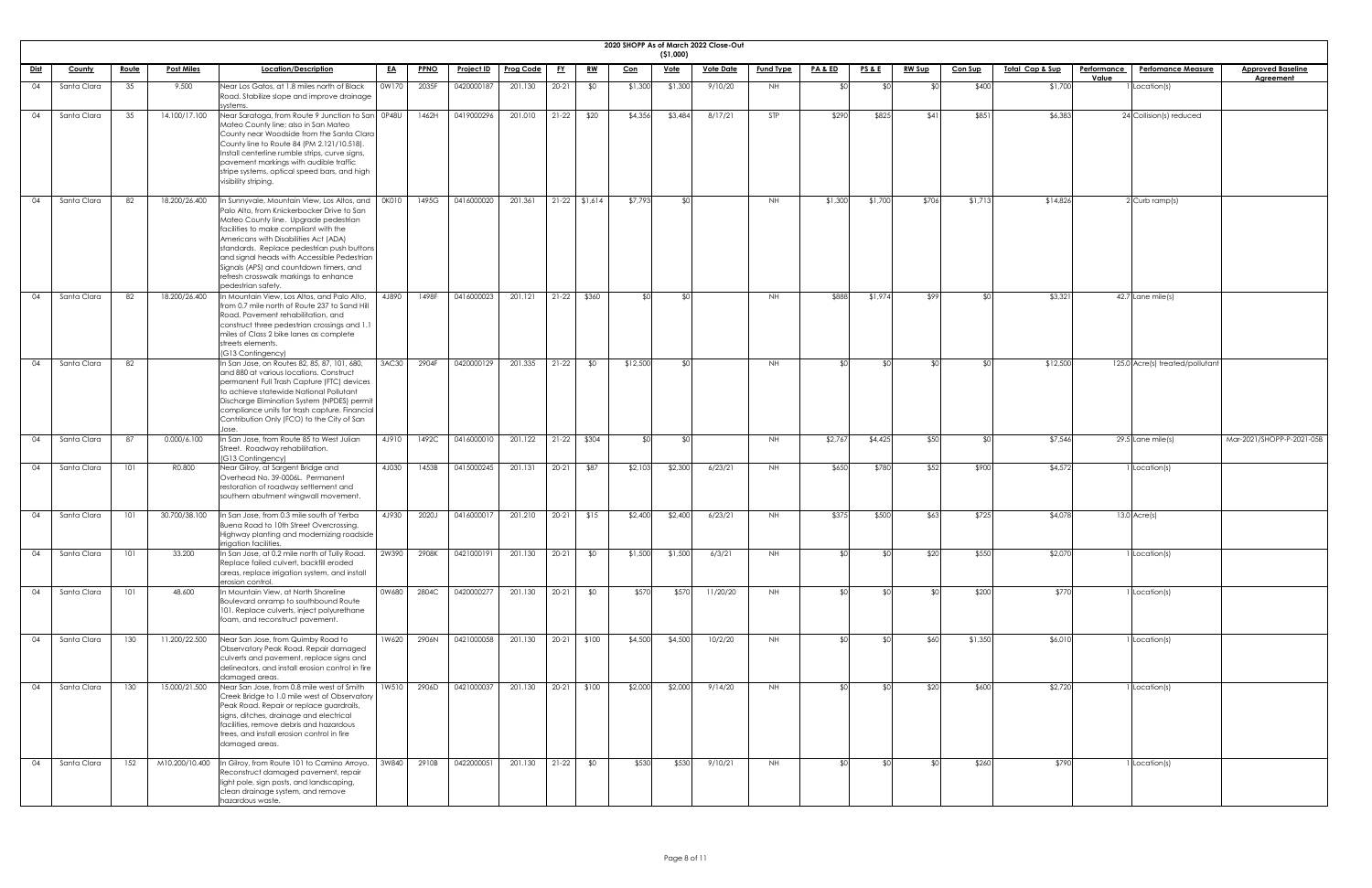|             |               |              |                   |                                                                                                                                                                                                                                                                                                                                                                    |              |             |                   |                  |           |                 |            | ( \$1,000)  | 2020 SHOPP As of March 2022 Close-Out |                  |                    |                 |               |                |                 |                                                |                           |
|-------------|---------------|--------------|-------------------|--------------------------------------------------------------------------------------------------------------------------------------------------------------------------------------------------------------------------------------------------------------------------------------------------------------------------------------------------------------------|--------------|-------------|-------------------|------------------|-----------|-----------------|------------|-------------|---------------------------------------|------------------|--------------------|-----------------|---------------|----------------|-----------------|------------------------------------------------|---------------------------|
| <u>Dist</u> | <b>County</b> | <u>Route</u> | <b>Post Miles</b> | Location/Description                                                                                                                                                                                                                                                                                                                                               | <u>EA</u>    | <b>PPNO</b> | <b>Project ID</b> | <b>Prog Code</b> | <u>FY</u> | <u>RW</u>       | <u>Con</u> | <u>Vote</u> | <b>Vote Date</b>                      | <b>Fund Type</b> | <b>PA &amp; ED</b> | <u>PS&amp;E</u> | <b>RW Sup</b> | <b>Con Sup</b> | Total Cap & Sup | Performance<br><b>Perfomance Measure</b>       | <b>Approved Baseline</b>  |
| 04          | Santa Clara   | 152          | 11.200/R35.200    | Near Gilroy, from Llagas Creek Bridge to the   2K800                                                                                                                                                                                                                                                                                                               |              | 1452E       | 0417000025        | 201.235          | $21-22$   | \$40            | \$6,590    |             |                                       | NH.              | \$800              | \$1,000         | \$45          | \$700          | \$9,175         | Value<br>88 Location(s)                        | <b>Agreement</b>          |
|             |               |              |                   | Merced County line. Construct<br>Maintenance Vehicle Pullouts (MVPs) and<br>vegetation control under existing guardrail<br>to improve highway worker safety.                                                                                                                                                                                                       |              |             |                   |                  |           |                 |            |             |                                       |                  |                    |                 |               |                |                 |                                                |                           |
| $\Omega$    | Santa Clara   | 237          | 7.000/8.000       | In San Jose, in the eastbound direction from $\mid$ 0K240<br>North First Street to Zanker Road. Construct<br>auxiliary lane.                                                                                                                                                                                                                                       |              | 1492A       | 0416000060        | 201.310          | $21-22$   | \$255           | \$8,030    | SO          |                                       | NH.              | \$3,120            | \$2,080         | \$130         | \$1,560        | \$15,175        | 521.0 Daily vehicle hour(s) of<br>delay (DVHD) |                           |
| 04          | Santa Clara   | 237          |                   | In Mountain View, Sunnyvale, and Milpitas,<br>at Stevens Creek Bridge No. 37-0200F (PM<br>R0.35), North Mathilda Avenue<br>Undercrossing No. 37-0179 (PM 2.99), Fair<br>Oaks Avenue Overcrossing No. 37-0248 (PM<br>R3.98), and Coyote Creek Bridge No. 37-<br>0084L (PM 8.72). Apply polyester concrete<br>overlay to bridge decks.<br>(Bridge Deck Preservation) | 3W540        | 1482S       | 0421000386        | 201.119          | $21-22$   | \$0             | \$3,310    | ו∩≯         |                                       | RMRA             | \$41               | \$630           | \$20          | \$1,020        | \$5,021         | $4$ Bridge $(s)$                               |                           |
| 04          | Santa Clara   | 280          | R0.000/L5.400     | In and near San Jose, from Route 101 to<br>Route 17/880 Separation. Pave extended<br>gore areas and narrow strips to improve<br>highway worker safety.                                                                                                                                                                                                             | 4J960        | 1492D       | 0416000024        | 201.235          |           | $21-22$ \$170   | \$3,835    | \$4,063     | 10/13/21                              | NH.              | \$780              | \$770           | \$62          | \$503          | \$6,120         | 39 Location(s)                                 |                           |
| 04          | Santa Clara   | 280          | 7.900             | In Cupertino, at Calabazas Creek Bridge No. 0W420<br>37-0405. Stabilize and lift concrete slabs by<br>performing polyurethane injection and<br>replace damaged concrete slabs.                                                                                                                                                                                     |              | 2908B       | 0420000232        | 201.130          | $20 - 21$ | \$0             | \$885      | \$885       | 2/16/21                               | NH.              |                    | _ ⊄Ր            |               | \$270          | \$1,155         | Location(s)                                    |                           |
| 04          | Santa Clara   | Var          |                   | On various routes, in various cities at various<br>locations. Replace pedestrian push-buttons<br>and signal heads with Accessible Pedestrian<br>Signals (APS) and countdown timers and<br>refresh crosswalk markings to enhance<br>pedestrian safety.                                                                                                              | <b>OK080</b> | 1492E       | 0416000049        | 201.015          |           | $21-22$ \$103   | \$9,11     | ו∩≯         |                                       | <b>STP</b>       | \$939              | \$1,141         | \$36          | \$1,304        | \$12,634        | $13$ Collision(s) reduced                      |                           |
| 04          | Santa Clara   | Var          |                   | In Sunnyvale, on Routes 82, 85, 101, and 237<br>at various locations. Construct permanent<br>Full Trash Capture (FTC) devices to achieve<br>statewide National Pollutant Discharge<br>Elimination System (NPDES) permit<br>compliance units for trash capture. Financial<br>Contribution Only (FCO) to the City of<br>Sunnyvale.                                   | 3AC40        | 2904E       | 0420000130        | 201.335          | $21-22$   | \$0             | \$6,000    | ו∩≯         |                                       | <b>NH</b>        |                    | _ ⊄             |               |                | \$6,000         | 60.0 Acre(s) treated/pollutant                 |                           |
| 04          | Solano        | 12           | 20.600/22.700     | Near Rio Vista, from Currie Road to Azevedo   0J631<br>Road. Roadway resurfacing and<br>rehabilitation.<br>(G13 Contingency)                                                                                                                                                                                                                                       |              | 0480Q       | 0421000252        | 201.120          |           | $21-22$ \$144   | ደ በ        | ¶∩\$        |                                       | NH               |                    | \$1,000         | <b>\$48</b>   |                | \$1,192         | 4.3 Lane mile(s)                               |                           |
| 04          | Solano        | 12           | 20.600/26.400     | In and near Rio Vista, from Currie Road to<br>Sacramento County line. Roadway<br>rehabilitation.                                                                                                                                                                                                                                                                   | 0J630        | 0480P       | 0414000020        | 201.120          | $17-18$   | \$0             | ו∩≯        | ¶∩\$        |                                       | NH               | \$5,780            |                 |               | ¢Λ             | \$5,780         | 0.0 Lane mile(s)                               | Jan-2020/SHOPP-P-1920-04B |
| 04          | Solano        | 12           | R23.700/25.500    | In and near Rio Vista, from Summerset Road<br>to Drouin Drive. Roadway resurfacing and<br>rehabilitation, realignment, and widening.<br>(G13 Contingency)                                                                                                                                                                                                          | 0J632        | 0480X       | 0421000253        | 201.120          |           | $21-22$ \$2,010 | ו∩⊅        | ്ടറി        |                                       | NH.              |                    | \$2,000         | \$1,464       |                | \$5,474         | 3.6 Lane mile(s)                               |                           |
| 04          | Solano        | 37           | R9.500            | Near Vallejo, at the Route 37/29 Separation<br>No. 23-0218. Replace expansion joint system                                                                                                                                                                                                                                                                         | 0W580        | 2904J       | 0420000266        | 201.130          | $20 - 21$ | \$0             | \$430      | \$430       | 9/15/20                               | NH.              |                    |                 |               | \$152          | \$582           | Location(s)                                    |                           |
| 04          | Solano        | 80           | 14.600            | Near Fairfield, at Suisun Creek Bridge No.23-<br>0007. Landscape and biological mitigation<br>for EA 4G872.                                                                                                                                                                                                                                                        | 4G873        | 2905C       | 0421000042        | 201.111          | $20-21$   | \$270           | \$1,501    | ו∩≯         |                                       | RMRA             |                    | \$320           | \$20          | \$725          | \$2,836         | $0$ Bridge $(s)$                               |                           |
| 04          | Solano        | 80           | 17.200/19.200     | In Fairfield, from West Texas Street to Airbase<br>Parkway at various locations; also in Vallejo<br>on Route 29 at Route 29/37 Separation (PM<br>4.9). Upgrade fencing and gates.                                                                                                                                                                                  | 2K810        | 1452K       | 0417000028        | 201.235          | $21-22$   | \$10            | \$3,142    | ¶∩\$        |                                       | NH               | \$550              | \$550           | \$100         | \$550          | \$4,902         | 28 Location(s)                                 |                           |
| 04          | Solano        | 80           | 20.900/R25.300    | In and near Fairfield and Vacaville, from<br>North Texas Street to Alamo Drive. Repair or<br>replace guardrails, ditches, drainage and<br>electrical facilities, signs and fencing,<br>replace oleanders in the median, remove<br>debris and hazardous trees, and install<br>erosion control in fire damaged areas.                                                | 1W490        | 2905E       | 0421000029        | 201.130          | $20-21$   | \$40            | \$2,500    | \$2,500     | 9/15/20                               | <b>NH</b>        |                    | ീ∩              |               | \$750          | \$3,290         | Location(s)                                    |                           |
| 04          | Solano        | 80           | 34.500            | Near Dixon, at McCune Creek Bridge No. 23- 0J600<br>0084L/R; also in Vacaville on Route 505 at<br>Horse Creek Bridge No. 23-0077L (PM 0.21).<br>Bridge preventative maintenance.                                                                                                                                                                                   |              | 0480N       | 0414000017        | 201.119          | $20-21$   | \$715           | \$3,345    | \$3,345     | 12/2/20                               | HBRR-S           | \$990              | \$880           | \$66          | \$1,273        | \$7,269         | 3 Bridge(s)                                    |                           |
| 04          | Sonoma        |              | 15.100/15.700     | Near Carmet, from 0.1 mile to 0.7 mile north   0A021<br>of Calle Del Sol. Biological mitigation for<br>project EA 0A020.                                                                                                                                                                                                                                           |              | 0748R       | 0421000087        | 201.131          |           | 21-22 \$7,000   | ¶∩\$       | \$0         |                                       | NH.              |                    | \$0             |               | \$1,400        | \$8,400         | 0 Location(s)                                  |                           |

| eline<br><u>lt</u> |  |
|--------------------|--|
|                    |  |
|                    |  |
|                    |  |
|                    |  |
|                    |  |
|                    |  |
|                    |  |
|                    |  |
|                    |  |
|                    |  |
|                    |  |
|                    |  |
|                    |  |
|                    |  |
|                    |  |
|                    |  |
|                    |  |
|                    |  |
|                    |  |
|                    |  |
|                    |  |
|                    |  |
|                    |  |
|                    |  |
|                    |  |
|                    |  |
|                    |  |
|                    |  |
|                    |  |
|                    |  |
|                    |  |
|                    |  |
|                    |  |
|                    |  |
|                    |  |
| $-1920 - 04B$      |  |
|                    |  |
|                    |  |
|                    |  |
|                    |  |
|                    |  |
|                    |  |
|                    |  |
|                    |  |
|                    |  |
|                    |  |
|                    |  |
|                    |  |
|                    |  |
|                    |  |
|                    |  |
|                    |  |
|                    |  |
|                    |  |
|                    |  |
|                    |  |
|                    |  |
|                    |  |
|                    |  |
|                    |  |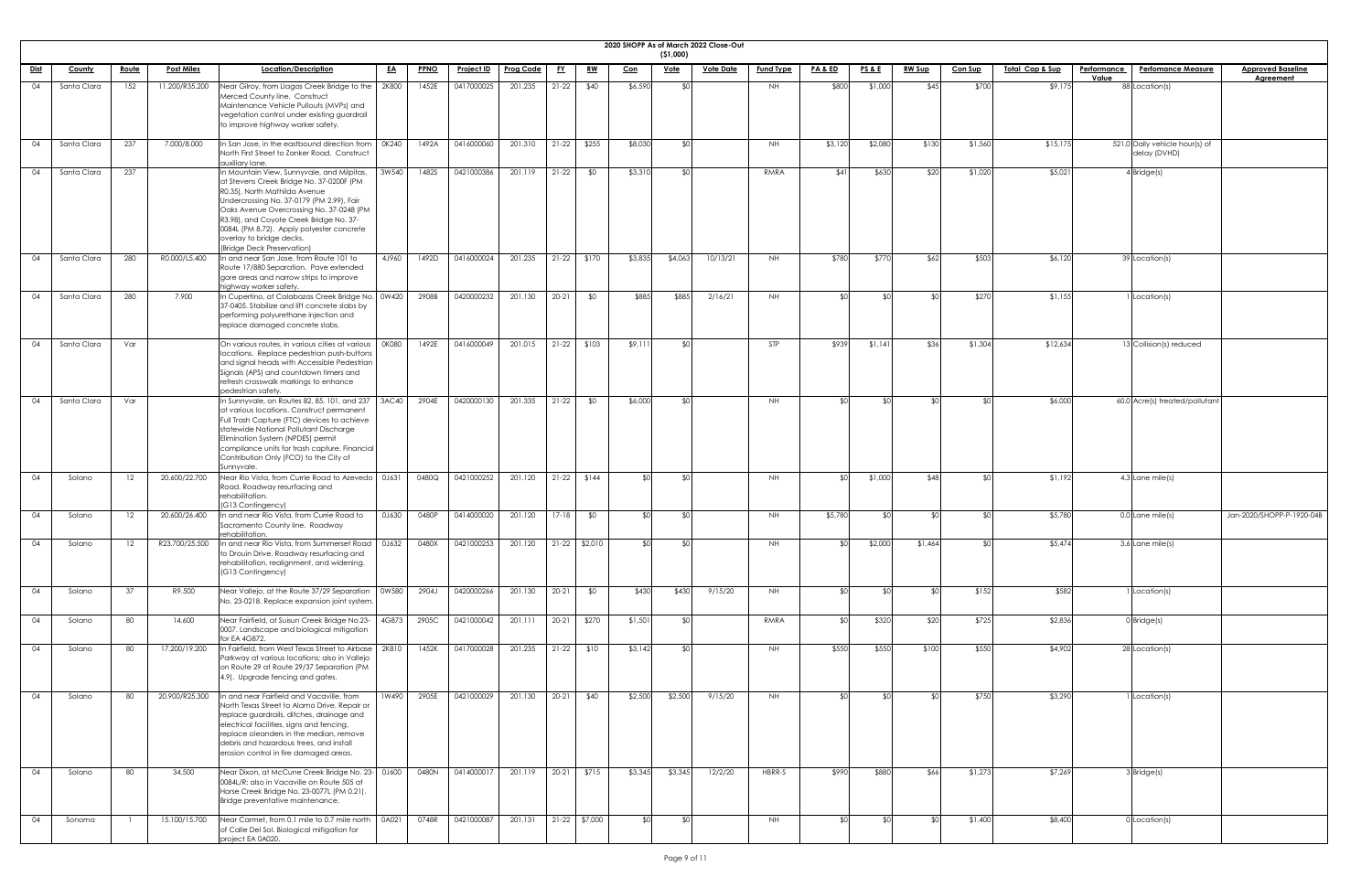|             |        |              |                   |                                                                                                                                                                                                                                                                                                                                                                                                                |           |             |                   |                  |           |                 |            | (51,000)    | 2020 SHOPP As of March 2022 Close-Out |                  |                    |                 |               |                |                            |                    |                           |                          |
|-------------|--------|--------------|-------------------|----------------------------------------------------------------------------------------------------------------------------------------------------------------------------------------------------------------------------------------------------------------------------------------------------------------------------------------------------------------------------------------------------------------|-----------|-------------|-------------------|------------------|-----------|-----------------|------------|-------------|---------------------------------------|------------------|--------------------|-----------------|---------------|----------------|----------------------------|--------------------|---------------------------|--------------------------|
| <u>Dist</u> | County | <u>Route</u> | <b>Post Miles</b> | Location/Description                                                                                                                                                                                                                                                                                                                                                                                           | <u>EA</u> | <b>PPNO</b> | <u>Project ID</u> | <b>Prog Code</b> | <u>FY</u> | <u>RW</u>       | <b>Con</b> | <u>Vote</u> | <b>Vote Date</b>                      | <b>Fund Type</b> | <b>PA &amp; ED</b> | <b>PS&amp;E</b> | <u>RW Sup</u> | <b>Con Sup</b> | <u>Total Cap &amp; Sup</u> | <b>Performance</b> | <b>Perfomance Measure</b> | <b>Approved Baseline</b> |
| 04          | Sonoma |              | 15.100/15.700     | Near Carmet, from 0.1 mile to 0.7 mile north                                                                                                                                                                                                                                                                                                                                                                   | 0A022     | 0748S       | 0421000088        | 201.131          |           | $21-22$ \$1,000 |            |             |                                       | NH               |                    |                 |               | \$200          | \$1,200                    | Value              | Iocation(s)               | <b>Agreement</b>         |
|             |        |              |                   | of Calle Del Sol. Stormwater mitigation for<br>project EA 0A020.                                                                                                                                                                                                                                                                                                                                               |           |             |                   |                  |           |                 |            |             |                                       |                  |                    |                 |               |                |                            |                    |                           |                          |
| 04          | Sonoma |              | 15.100/15.700     | Near Carmet, from 0.1 mile to 0.7 mile north<br>of Calle Del Sol. Realign roadway near<br>Gleason Beach.                                                                                                                                                                                                                                                                                                       | 0A020     | 0748E       | 0400000129        | 201.131          |           | 20-21 \$7,398   | \$35,824   | \$35,824    | 1/27/21                               | <b>NH</b>        | \$∩                | \$1,800         | \$500         | \$3,400        | \$48,922                   |                    | Location(s)               |                          |
| 04          | Sonoma |              | 18.600            | Near Jenner, at 0.3 mile north of Pacific<br>View Drive. Construct sheet pile retaining<br>wall, stabilize slope with Rock Slope<br>Protection (RSP), replace culvert, and<br>reconstruct roadway.                                                                                                                                                                                                             | 1W550     | 2906K       | 0421000048        | 201.130          | $20 - 21$ | \$0             | \$450      | \$450       | 9/24/20                               | <b>NH</b>        | \$∩                | - \$0           |               | \$150          | \$600                      |                    | Location(s)               |                          |
| 04          | Sonoma |              | 26.700/27.100     | Near Jenner, from 0.3 to 0.7 mile north of<br>Myers Grade Road. Permanent restoration<br>of roadway slipouts.                                                                                                                                                                                                                                                                                                  | 0J300     | 0482T       | 0413000433        | 201.131          | $20 - 21$ | \$243           | \$15,720   | \$15,720    | 1/26/22                               | <b>NH</b>        | \$2,106            | \$2,496         | \$208         | \$3,137        | \$23,910                   |                    | $2$ Location(s)           |                          |
| 04          | Sonoma |              | 27.300/31.500     | Near Jenner, from 0.9 mile north of Meyers<br>Grade Road to 1.5 miles south of Fort Ross<br>Road. Repair or replace guardrails,<br>drainage systems, electrical facilities, signs<br>and fencing, repair damaged retaining<br>walls, remove debris and hazardous trees,<br>and install erosion control in fire damaged<br>areas.                                                                               | 1W500     | 2906B       | 0421000034        | 201.130          | $20 - 21$ | \$80            | \$16,000   | \$16,000    | 9/10/20                               | <b>NH</b>        |                    | ו∩≯             | \$60          | \$4,750        | \$20,890                   |                    | Location(s)               |                          |
| 04          | Sonoma |              | 30.800/40.600     | Near Jenner, from south of Fort Ross Road to<br>north of Moon Rock Campground at various<br>locations. Rehabilitate drainage culverts.                                                                                                                                                                                                                                                                         | 1K730     | 1453J       | 0416000307        | 201.151          | $21-22$   | \$595           | \$4,256    |             |                                       | NH               | \$744              | \$1,369         | \$429         | \$1,385        | \$8,778                    |                    | $23$ Culvert(s) (ea)      |                          |
| 04          | Sonoma |              | 41.200/54.600     | Near Gualala, from 1.7 miles south of Kruse<br>Ranch Road to 0.1 mile north of Vantage<br>Road. Rehabilitate drainage culverts.                                                                                                                                                                                                                                                                                | 1K750     | 1462M       | 0416000309        | 201.151          | $21 - 22$ | \$175           | \$5,619    | ፋስ          |                                       | <b>NH</b>        | \$1,050            | \$1,571         | \$286         | \$1,545        | \$10,246                   |                    | 27 Culvert(s) (ea)        |                          |
| 04          | Sonoma | 12           | 11.000/T17.400    | In and near Santa Rosa, from Llano Road to<br>Farmers Lane. Rehabilitate pavement,<br>upgrade guardrail to make standard and<br>upgrade curb ramps to make Americans<br>with Disabilities Act (ADA) compliant.<br>(G13 Contingency)                                                                                                                                                                            | OK520     | 1493M       | 0416000098        | 201.121          | $21-22$   | \$280           |            |             |                                       | NH.              | \$2,084            | \$2,900         | \$66          |                | \$5,330                    |                    | $22.0$ Lane mile(s)       |                          |
| 04          | Sonoma | 12           |                   | In Sonoma County, on Routes 12 and 116 at $\int$ 0K130<br>various locations; also in Marin County, on<br>Routes 1 and 131 at various locations; and in<br>Napa County on Routes 29 and 121 at<br>various locations. Install traffic signal, in-road<br>warning lighting system, hybrid beacons,<br>stop and yield lines, crosswalks and bulb-<br>outs, and upgrade curb ramps to enhance<br>pedestrian safety. |           | 1492G       | 0416000045        | 201.015          | $21 - 22$ | \$56            | \$2,837    |             |                                       | STP              | \$800              | \$880           | \$70          | \$930          | \$5,573                    |                    | 4 Collision(s) reduced    |                          |
| 04          | Sonoma | 101          | 0.010             | Near Petaluma, at San Antonio Creek Bridge   3J080<br>No. 20-0019Y. Abutment scour mitigation<br>and channel sediment cleaning to address<br>flooding.                                                                                                                                                                                                                                                         |           | 1487D       | 0415000078        | 201.119          | $21-22$   | \$160           | \$2,400    |             |                                       | HBRR-S           | \$982              | \$416           | \$24          | \$750          | \$4,732                    |                    | Bridge(s)                 |                          |
| 04          | Sonoma | 101          | 9.000             | Near Petaluma, 0.1 mile north of Pepper<br>Road. Environmental mitigation for project<br>EA 0J100.                                                                                                                                                                                                                                                                                                             | 0J101     | 0481G       | 0419000576        | 201.131          | $20 - 21$ | \$0             |            | ⊄∩          |                                       | NH               |                    | ⊄∩              |               | \$140          | \$140                      |                    | $0$ Location(s)           |                          |
| 04          | Sonoma | 101          | 16.500/19.000     | In and near Santa Rosa, at Todd Road<br>Overcrossing (OC) No. 20-0172 (PM 16.54)<br>and Baker Avenue OC No. 20-0173 (PM<br>19.00); also in Marin County near Navato, at<br>Miller Creek Road OC No. 27-0082 (PM<br>15.57). Upgrade bridge rails.                                                                                                                                                               | 2K240     | 1451A       | 0416000394        | 201.112          | $21-22$   | \$116           | \$4,343    | \$3,360     | 12/8/21                               | HBRR-S           | \$650              | \$780           | \$130         | \$988          | \$7,007                    |                    | 1,630.0 Linear feet rail  |                          |
| 04          | Sonoma | 101          | R55.800           | Near Cloverdale, at 0.4 mile south of the<br>Mendocino County line. Restore slope,<br>rebuild damaged gutter and install erosion<br>control measures.                                                                                                                                                                                                                                                          | 2K350     | 1462P       | 0416000409        | 201.131          | $21-22$   | \$225           | \$2,620    | \$1,641     | 12/8/21                               | <b>NH</b>        | \$840              | \$413           | \$128         | \$459          | \$4,685                    |                    | Location(s)               |                          |
| 04          | Sonoma | 101          |                   | In and near Sonoma, Geyserville,<br>Healdsburg, and Cloverdale, on Routes 12,<br>101, and 128 at various locations. Apply<br>polyester concrete overlay to bridge<br>decks.<br>(Bridge Deck Preservation)                                                                                                                                                                                                      | 3W570     | 0781P       | 0421000389        | 201.119          | $21-22$   | \$0             | \$5,290    | ፋስ          |                                       | RMRA             | \$65]              | \$812           | \$32          | \$1,384        | \$7,583                    |                    | $5$ Bridge(s)             |                          |
| 04          | Sonoma | 116          | 11.800/R12.200    | Near Guerneville, from Brookside Lane to<br>River Road. Upgrade curb ramps and<br>sidewalk, and install Accessible Pedestrian<br>Signals (APS) pushbuttons to make facilities<br>compliant with the Americans with<br>Disabilities Act (ADA) standards.                                                                                                                                                        | 4J460     | 1491B       | 0415000351        | 201.361          | $21-22$   | \$222           | \$5,661    |             |                                       | NH               | \$300              | \$930           | \$225         | \$930          | \$8,268                    |                    | 18 Curb ramp(s)           |                          |

| eline<br><u>It</u> |
|--------------------|
|                    |
|                    |
|                    |
|                    |
|                    |
|                    |
|                    |
|                    |
|                    |
|                    |
|                    |
|                    |
|                    |
|                    |
|                    |
|                    |
|                    |
|                    |
|                    |
|                    |
|                    |
|                    |
|                    |
|                    |
|                    |
|                    |
|                    |
|                    |
|                    |